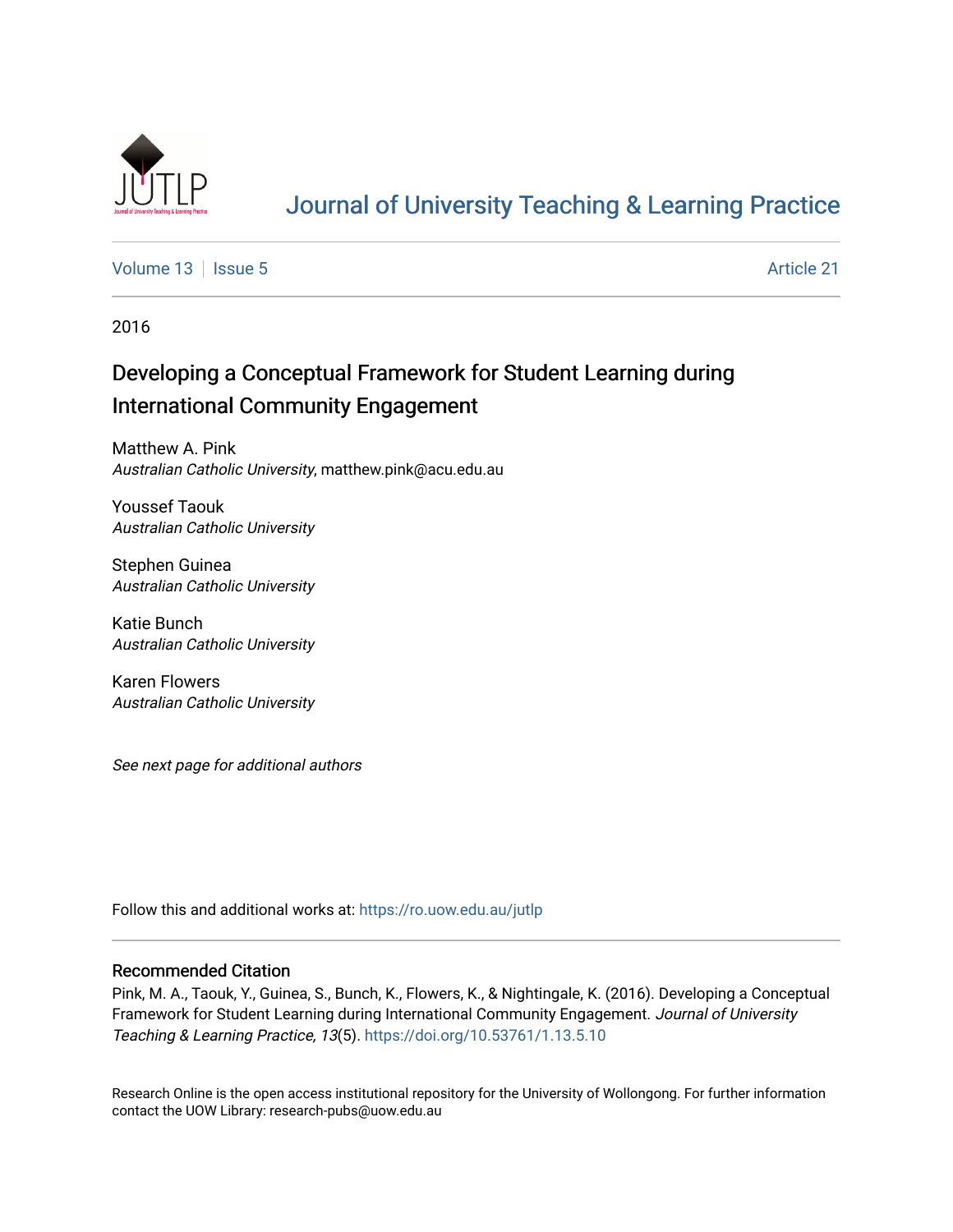# Developing a Conceptual Framework for Student Learning during International Community Engagement

## Abstract

University-community engagement often involves students engaging with people who experience multiple forms of disadvantage or marginalization. This is particularly true when universities work with communities in developing nations. Participation in these projects can be challenging for students. Assumptions about themselves, their professional practice, and broader society are tested while dealing with the challenges of life in a developing nation. In light of this, students' learning and their personal wellbeing need to be supported before, during, and after participating in international community engagement . This paper reports on the development of a conceptual framework for the support and enhancement of student learning during international community engagement. The paper then reports on the development of a resource that aims to support student learning. Early pilot data suggested that the resource is effective in supporting student learning and well-being and that the resource shows potential for wider use in the higher education sector.

## Keywords

University-community engagement, student learning, reflective learning, well-being

### Authors

Matthew A. Pink, Youssef Taouk, Stephen Guinea, Katie Bunch, Karen Flowers, and Karen Nightingale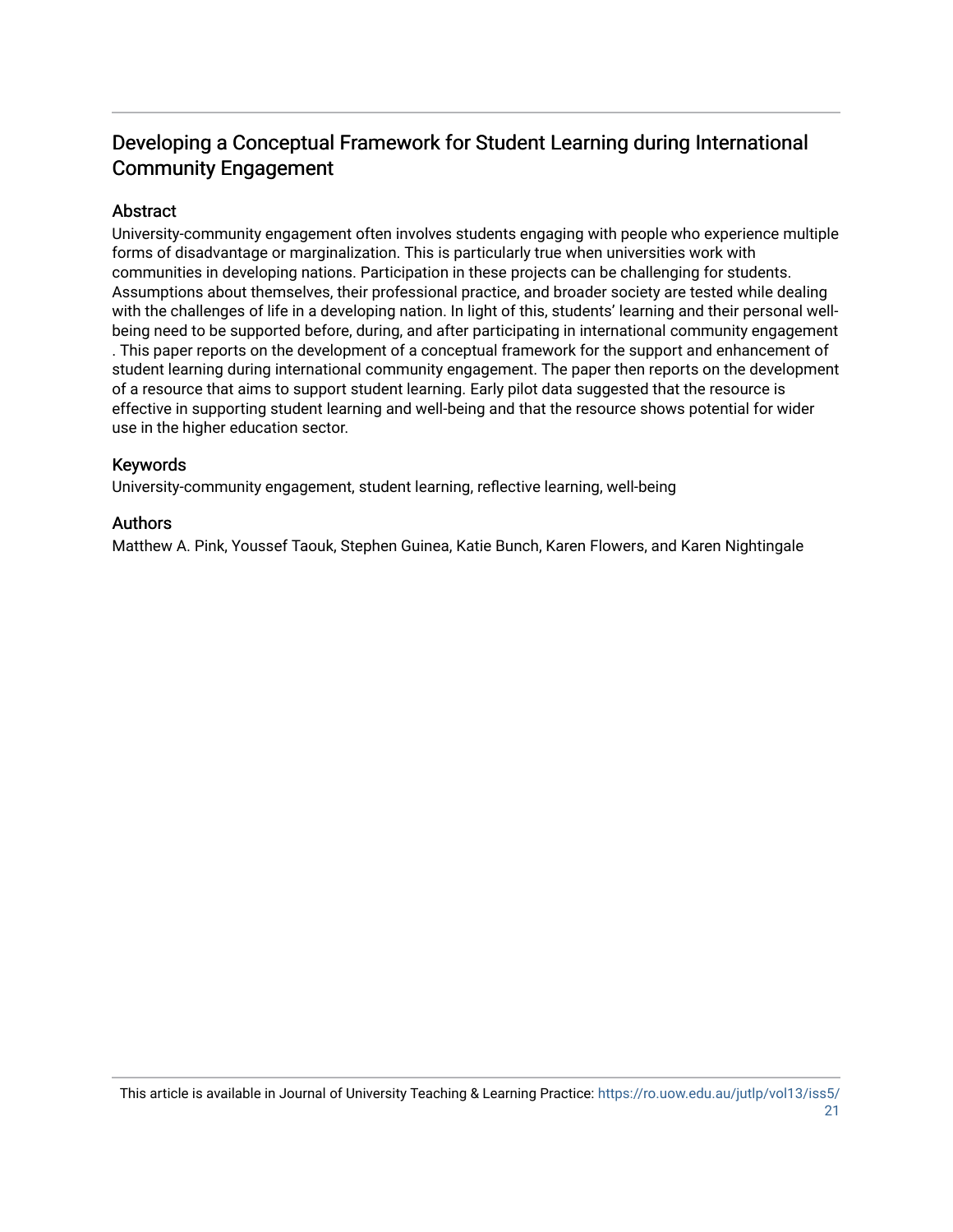

# [Journal of University Teaching & Learning Practice](https://ro.uow.edu.au/jutlp)

[Volume 13](https://ro.uow.edu.au/jutlp/vol13) | [Issue 5](https://ro.uow.edu.au/jutlp/vol13/iss5) Article 21

2016

# Developing a Conceptual Framework for Student Learning during International Community Engagement

Matthew A. Pink Australian Catholic University, matthew.pink@acu.edu.au

Youssef Taouk Australian Catholic University

Stephen Guinea Australian Catholic University

Katie Bunch Australian Catholic University

Karen Flowers Australian Catholic University

See next page for additional authors

Follow this and additional works at: [https://ro.uow.edu.au/jutlp](https://ro.uow.edu.au/jutlp?utm_source=ro.uow.edu.au%2Fjutlp%2Fvol13%2Fiss5%2F21&utm_medium=PDF&utm_campaign=PDFCoverPages) 

#### Recommended Citation

Pink, M. A., Taouk, Y., Guinea, S., Bunch, K., Flowers, K., & Nightingale, K. (2016). Developing a Conceptual Framework for Student Learning during International Community Engagement. Journal of University Teaching & Learning Practice, 13(5). [https://ro.uow.edu.au/jutlp/vol13/iss5/21](https://ro.uow.edu.au/jutlp/vol13/iss5/21?utm_source=ro.uow.edu.au%2Fjutlp%2Fvol13%2Fiss5%2F21&utm_medium=PDF&utm_campaign=PDFCoverPages) 

Research Online is the open access institutional repository for the University of Wollongong. For further information contact the UOW Library: research-pubs@uow.edu.au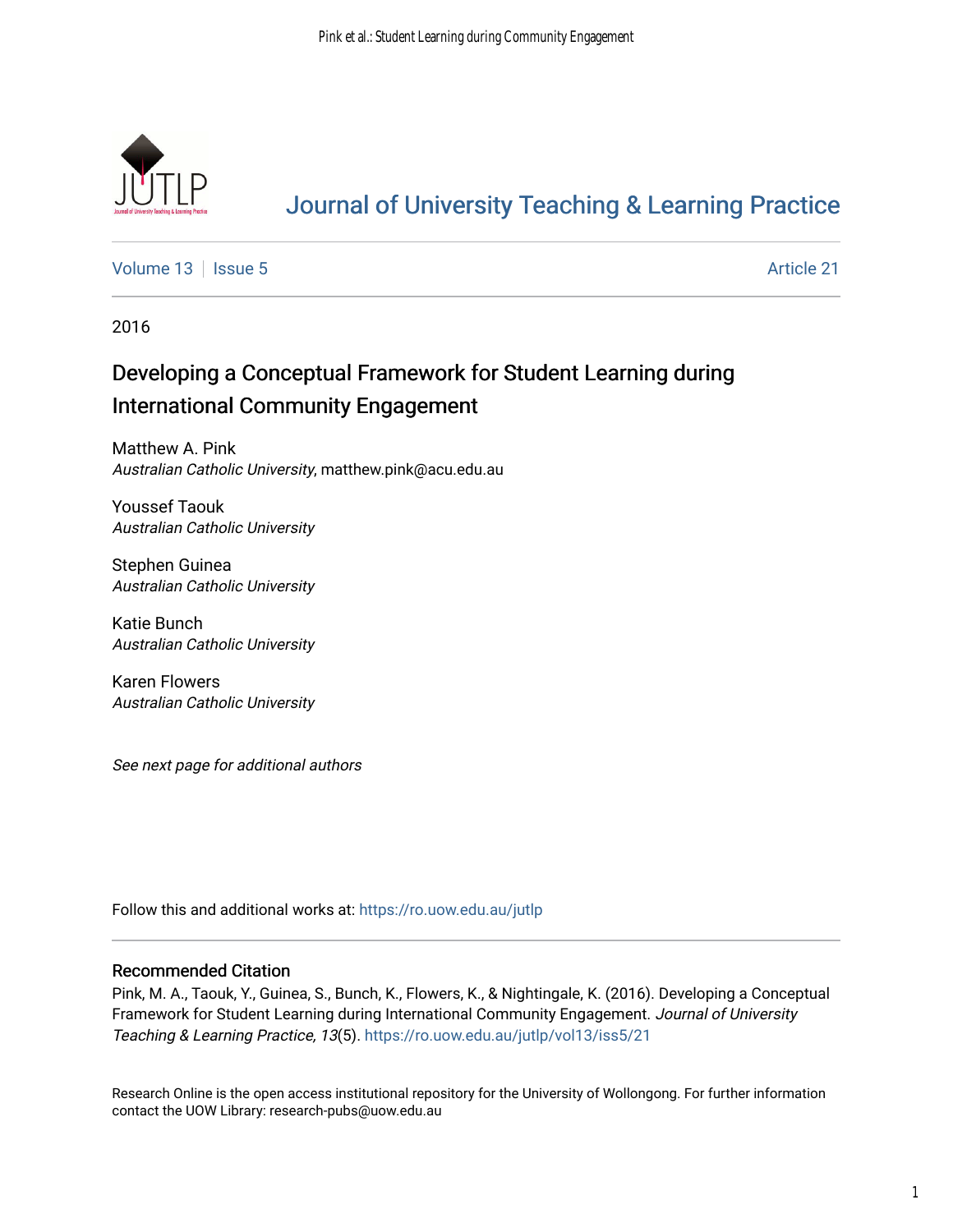# Developing a Conceptual Framework for Student Learning during International Community Engagement

## Abstract

University-community engagement often involves students engaging with people who experience multiple forms of disadvantage or marginalization. This is particularly true when universities work with communities in developing nations. Participation in these projects can be challenging for students. Assumptions about themselves, their professional practice, and broader society are tested while dealing with the challenges of life in a developing nation. In light of this, students' learning and their personal wellbeing need to be supported before, during, and after participating in international community engagement . This paper reports on the development of a conceptual framework for the support and enhancement of student learning during international community engagement. The paper then reports on the development of a resource that aims to support student learning. Early pilot data suggested that the resource is effective in supporting student learning and well-being and that the resource shows potential for wider use in the higher education sector.

## Keywords

University-community engagement, student learning, reflective learning, well-being

### Authors

Matthew A. Pink, Youssef Taouk, Stephen Guinea, Katie Bunch, Karen Flowers, and Karen Nightingale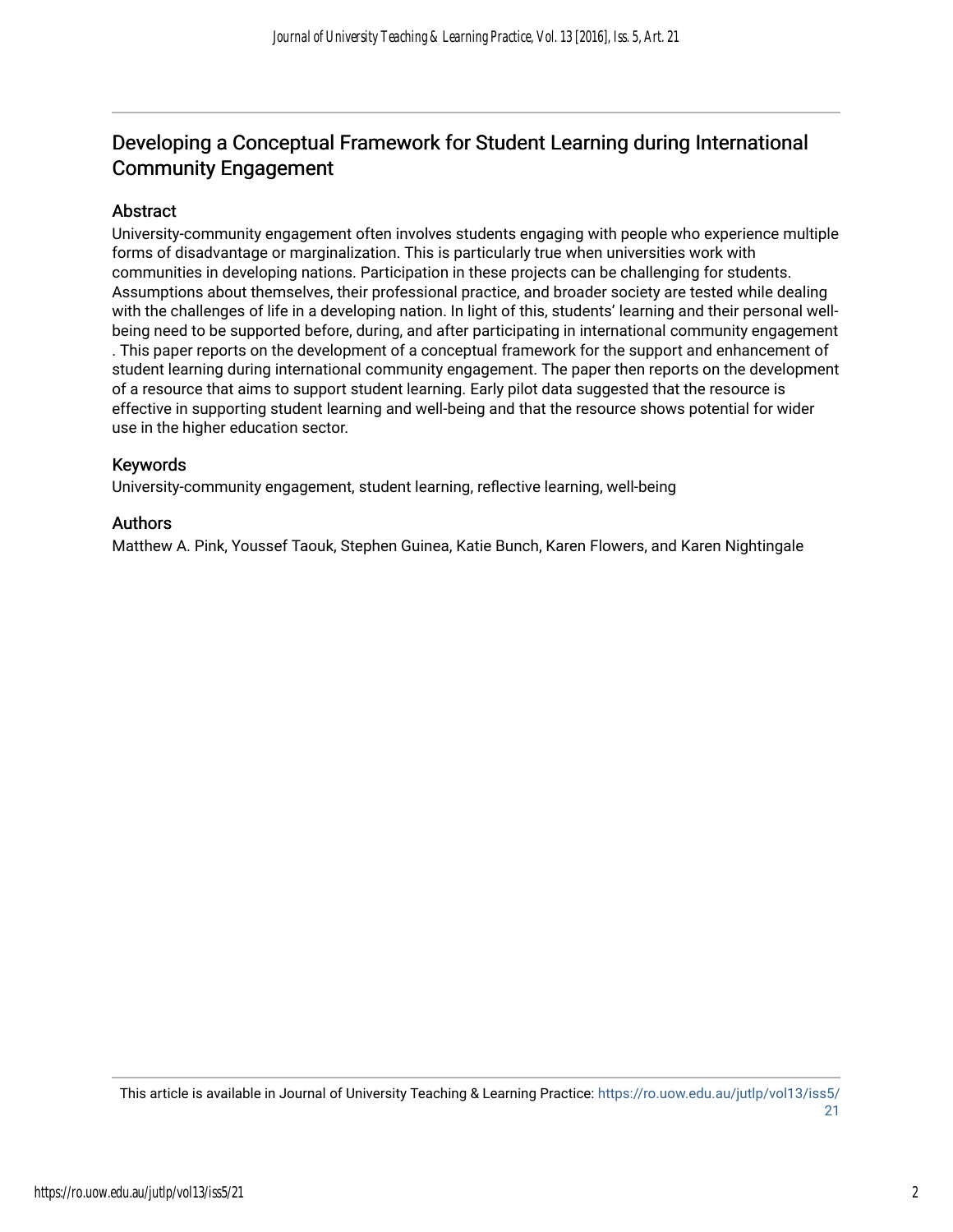# **Introduction**

Universities are increasingly sending their students on international community-engagement experiences within developing nations (Bender & Walker 2013). This reflects a modern push by universities to develop graduates who understand the principles of social justice and have the capacity to work with people from diverse backgrounds in a contextually considered manner (Green, Johansson, Rosser, Tengnah & Segrott 2008; Howard, Gervasoni & Butcher 2007). These learning outcomes, however, are less likely to occur if students are not adequately supported within these engagements. International community-engagement experiences are at risk of becoming "cultural tourism" (Addleman, Nava, Cevallos, Brazo & Dixon 2014b, p.191) where the students "see" and "do" but do not necessarily learn at a level that transforms their understanding. Structured written reflection and group debriefing processes have previously been identified as effective means to support student learning during these placements (Addleman, Brazo, Dixon, Cevallos & Wortman 2014a; Carrington & Selva 2010; Hullender, Hinck, Wood-Nartker, Burton & Bowlby 2015). These processes can provide a means for students to reflect and learn during what can be both a busy and personally challenging experience.

International community engagement brings students face to face with the challenges of daily life in a developing nation, and teaches them about the practice of their profession in a context that may include issues such as poverty and past and present trauma. This context becomes a "lived experience" for the student, as opposed to a more distal and superficial understanding of the issues faced by a developing community. Such an experience can lead to students experiencing vicarious trauma (McCann & Pearlman 1990), which can have a substantial impact on their personal wellbeing. To date, there has been little work in the area of developing a conceptual framework that accounts for both the support of student learning and students' personal well-being before, during and after an international community-engagement experience. The present paper reports on the development of such a conceptual framework and the associated model and resources designed to provide such support.

## **University-community engagement and student learning**

University-community engagement involves a university partnering with a community group to build capacity within that community (Howard et al. 2007). Through this partnership, the university and community work towards mutually beneficial goals in a reciprocal, non-hierarchical manner (Marais, Donson, Naidoo & Nortje 2007). A reciprocal relationship allows both enhanced capacity for the community (i.e., development in key areas of need such as health) and a benefit for the university through enhanced learning outcomes for students (Felten & Clayton 2011; Kezar & Rhoads 2001). University-community engagement can become a transformational learning process for all involved (Pink, Butcher & Peters 2013).

Many students participating in international community engagement projects have the opportunity to develop their professional practice in an environment that will challenge their professional capacities (Addleman et al. 2014b; Pink & Butcher 2014). Their learning, however, can also extend beyond demonstrating capacities in an international setting to deeper transformational learning, through which they can gain increased capacities to understand the world "through the eyes" of the people they are working with, as well as develop a genuine understanding of the principles of social justice (Bernacki & Jaeger 2008; Carrington & Selva 2010). This learning can also contribute to the quality of their professional practice, their development as engaged citizens and the attainment of graduate attributes desirable for universities committed to social justice.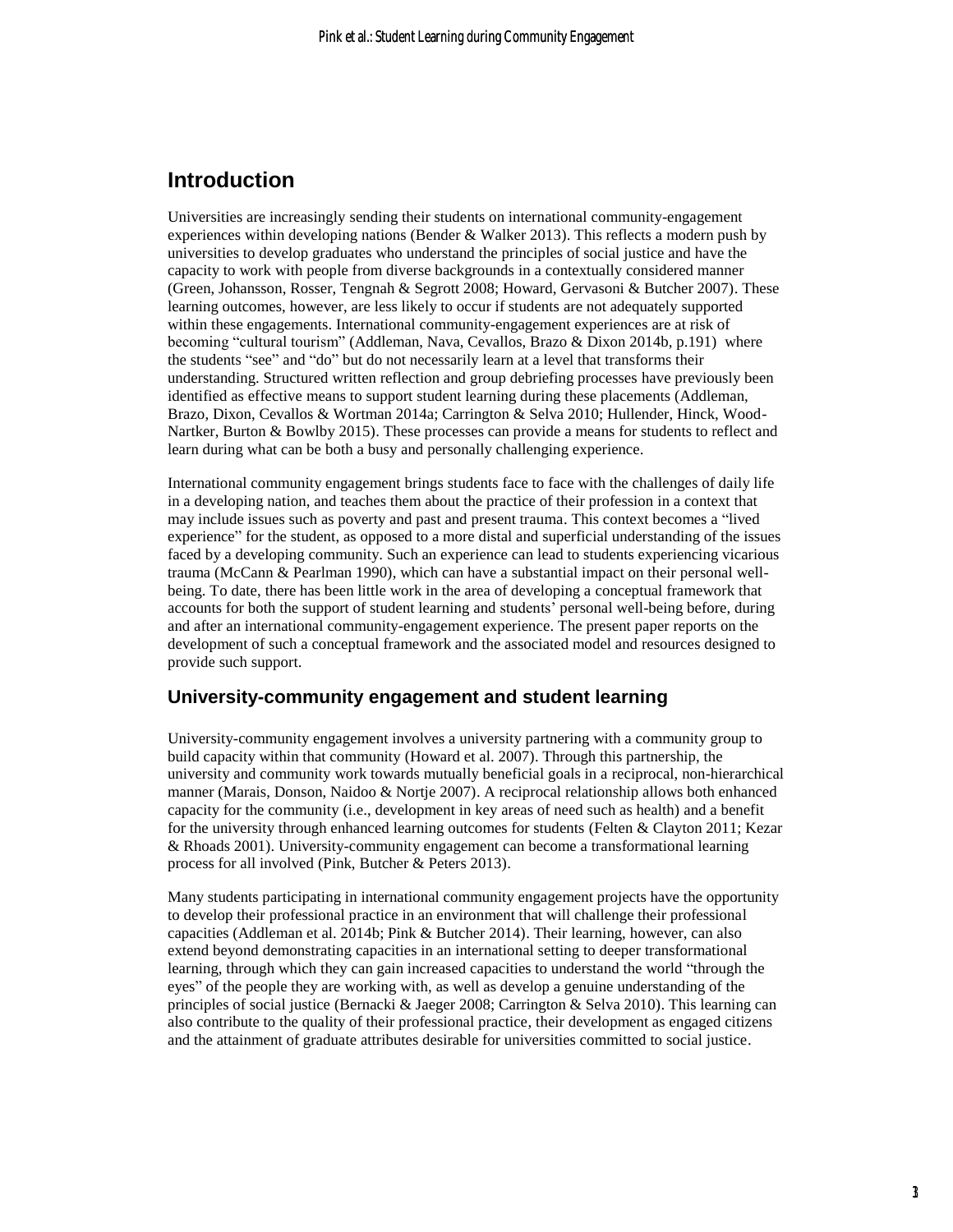Positive outcomes for students who have participated in university-community engagement experiences include increased community and cultural awareness (Baldwin, Buchanan & Rudisill 2007; Bernacki & Jaeger 2008), the ability to work with people from other backgrounds (McAllister & Irvine 2002; Osborne, Hammerich & Hensley 1998), developing an engaged approach to professional practice that considers multiple perspectives (Giles & Eyler 1994; Santoro & Allard 2005), professional self-efficacy (Addleman et al. 2014b; Pink et al. 2013), both personal and professional patience (Davidson, Jimenez, Onifade & Hankins 2010; Pink & Butcher 2014) and broader perceptions of potential career exploration (Osborne et al. 1998). Thus, student engagement in these international community engagements can lead to a rich learning experience where the student develops both as a person and as a professional.

Central to these positive student outcomes is the development of what Passmore (1985) termed the Sympathetic Imagination, which he defined as a "capacity to understand how other people are feeling" (p.18); he also stressed the importance of developing a capacity to work with others. Passmore argued that this already difficult task becomes even more difficult when students are working with those who are "culturally and socially remote" (p.18) from them. With the increased difficulty of these contexts there also comes increased opportunity for learning (Hullender et al. 2015). This opportunity is a special component of any university-community engagement where students are working either internationally or locally with groups from different socio-cultural backgrounds. However, developing students' sympathetic imaginations is not as simple as merely placing students within a community. Students need to embark on a process of transformational learning (Cranton 2002; Mezirow 2012), a process that requires considered facilitation.

#### *Transformational learning*

Transformational learning (TFL) as described by Mezirow (2012) is a "process by which we transform our taken-for-granted frames of reference to make them more inclusive, discriminating, open, emotionally capable of change, and reflective so that they may generate beliefs and opinions that will prove more true or justified to guide action" (p.75). Through this process, students can develop their sympathetic imaginations (Passmore 1985) and conduct themselves in a way that is sensitive to the needs and worldviews of those they are working with. Addleman et al. (2014b) synthesised Mezirow's (2012) and Cranton's (2002) works to propose three broad phases of the TFL process that can be applied to student learning on community-engagement experiences. The first phase involves an experience or experiences that trigger disequilibrium in students' assumptions about the context in which they are immersed. While the same experience can differ in its effect on students, sometimes a seemingly innocuous event (or an accumulation of sights, sounds and experiences) can trigger a transformational process within a student (Addleman et al. 2014b).

The second phase of TFL involves students critically assessing their "frames of reference" (for example, what they thought they knew about the community) that have been challenged by their experiences. It is pivotal that critical reflection and dialogue is supported by pedagogy during this phase (Bender & Walker 2013; Hullender et al. 2015). Otherwise this learning process has the potential to be stalled by the immediate focus of working in an environment that is often underresourced and culturally, politically and geographically unfamiliar to the students (Bender & Walker 2013). In such an environment, critical reflection is often one of the first components to be omitted. The third phase represents the potential transformative change, plans and actions. In this phase, students can be encouraged to think and act in a manner that is congruent with their new perspectives, as well as to develop new skills (Mezirow 2012). It is through these processes that, in the long term, students may continue to develop as socially minded individuals and "othercentered" practitioners. However, the support of student learning during international community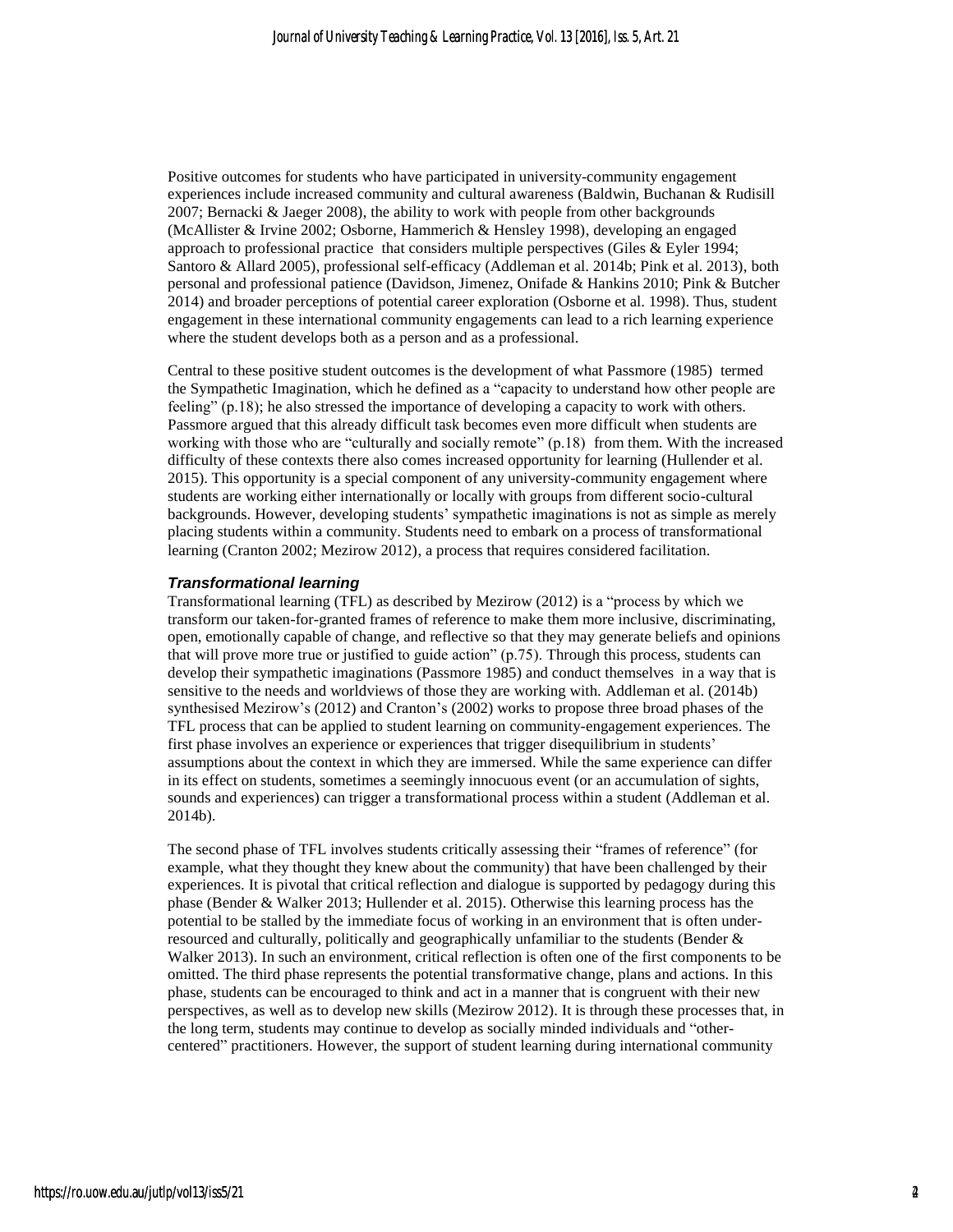engagement is not the only critical issue: there are also risks to students' well-being whilst participating in these experiences.

#### **Student well-being and international community engagement**

Although international community engagement can be a rich student experience, it can often be experienced as more stressful than a traditional classroom-based program (Polson & Nida 1998). Travelling abroad requires students to negotiate numerous roles (e.g. foreigner, learner, guest) and to cope with issues such as homesickness, potential illnesses, language barriers and cross-cultural misunderstanding (Balandin, Lincoln, Sen, Wilkins & Trembath 2007).

International community-engagement experiences may also require students to deal with issues such as poverty, political instability and poor health conditions, which can challenge them emotionally and philosophically (Pinto & Upshur 2009). When they compare their own home conditions with their new surroundings, students are often left to ponder social injustices. Further, students can inadvertently find themselves working with individuals who have experienced significant trauma throughout their lives. For example, they may work in and with communities that have been affected by natural disasters and conflict, leave community members traumatised and dealing with intense emotional pain (Pearlman & McKay 2008). When working with these individuals, students are vicariously exposed to the aftermath of this trauma. In such circumstances, students' abilities to engage empathically with community members, validate challenging emotions and respond to others' trauma are vital aspects of both community engagement and transformational learning. Student well-being must be supported and the impact of potential vicarious trauma mitigated if they are to meet these challenges.

Vicarious trauma refers to a transformation within the inner experience of a student that arises from engagement with clients who have experienced trauma (McCann & Pearlman 1990).Vicarious trauma can result in a student experiencing physiological symptoms that mirror post-traumatic stress reactions, such as hypervigilance, flashbacks, sleep disturbance, irritability and numbing and dissociation (Beaton & Murphy 1995). Importantly, the experience of vicarious traumatisation may also disrupt a student's overall view of the world and the people around them (McCann & Pearlman 1990). Although this is often an important starting point for transformational learning (i.e., a disequilibrium), it also has the potential to place students at risk. Vicarious trauma can accumulate over time through interactions with community members, and can be as debilitating as the primary trauma experienced by the people with whom the students are working.

Given that there are risks associated with the well-being of students on international communityengagement experiences, Bender and Walker (2013) have suggested that there is an obligation for educators who lead such experiences to focus on more than just the students' skill development. Facilitators must also attend to their students' psychological and emotional responses and overall well-being. It is therefore incumbent on educators to minimise the impact of working in these stressful environments by employing strategies that support student well-being. These strategies include briefing/debriefing in relation to vicarious trauma, creating group and individual opportunities for discussing the challenging aspects of a community engagement, planning and implementing activities that support well-being (e.g., rest, exercise, time out, music) and referral to counselling as necessary. Strategies such as these are equally important for those who aim to support student learning.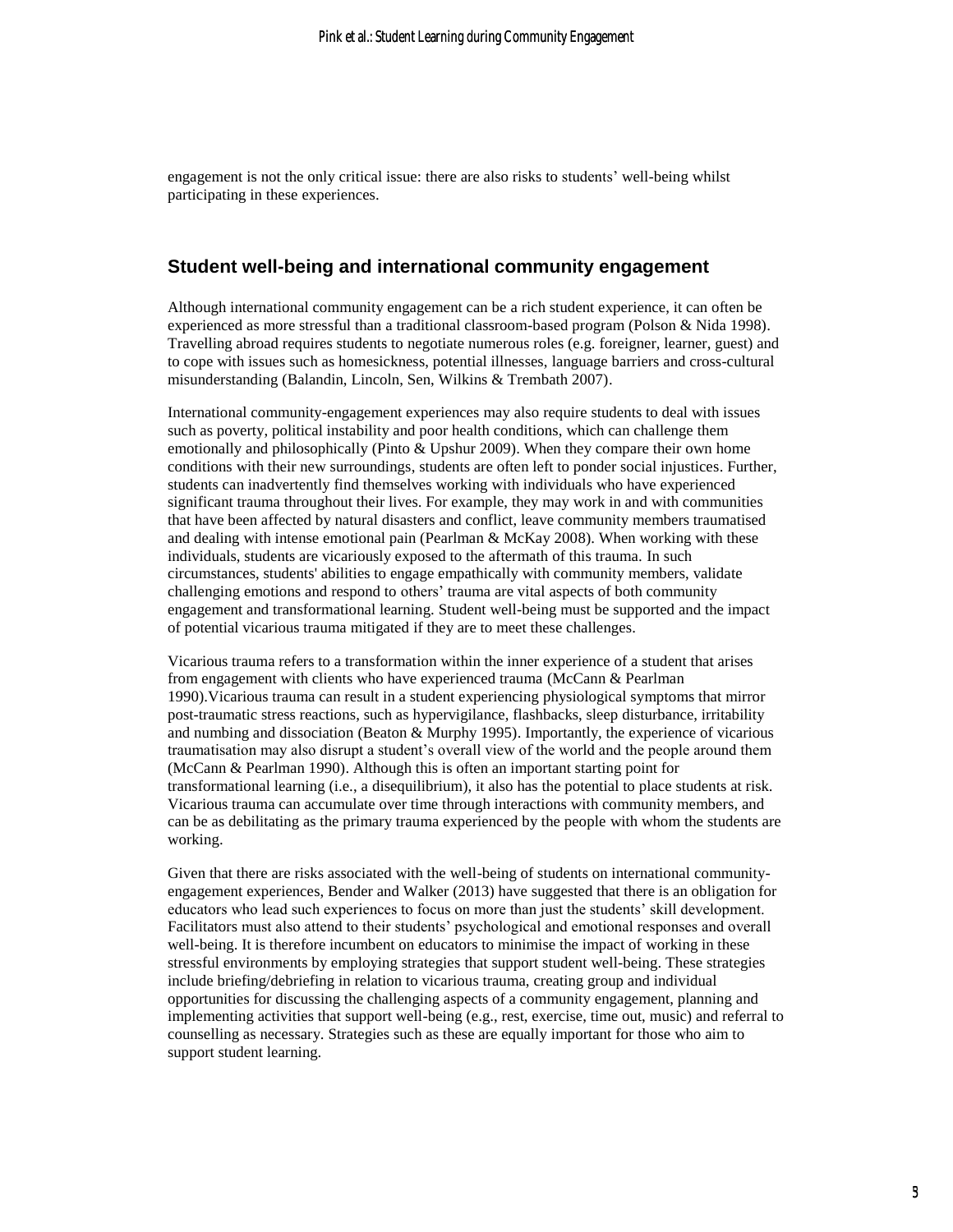### **Statement of the problem**

The discussion above identifies the need to support both students' learning and their personal wellbeing during international community-engagement experiences. This identifies the need to develop a conceptual framework that accounts for the support of student learning and well-being in a manner that is grounded in the literature and pedagogically sound. Such a framework could then be used to assemble a suite of activities designed to support student learning and well-being. In the following section we report on the development of a conceptual framework for the support of these outcomes.

## **The university context**

The framework discussed in this paper was developed in a large Australian multi-campus university. The university has a strong commitment to social justice, and many faculties have opportunities for student participation in international community engagement. For example, the national faculty of health sciences at this university in 2015 alone had 16 separate international experiences involving 178 students. The project team consisted of seven academics: two community-engagement academics, four from health sciences and one from psychology. Team members' areas of expertise included reflective and experiential learning, local and international community engagement and the support of students experiencing vicarious trauma. During 2015 this team met regularly face to face and via teleconference and videoconference to discuss literature concerning student learning and well-being in the context of international community engagement, and to develop a conceptual framework and resource for staff facilitating student learning through international community engagement.

## **The conceptual framework**

Figure 1 presents the conceptual framework for the support of student learning and well-being during international community engagement. Through analysis of the literature concerning international community engagement (Addleman et al. 2014b; Balandin et al. 2007; Bender & Walker 2013; Pink & Butcher 2014), three core focus areas for student support were identified: student learning in specific discipline areas (e.g., nursing, exercise science, physiotherapy, etc.); student learning as a deeper understanding of community engagement (i.e., the development of a sympathetic imagination and an understanding of social justice); and support for students' overall emotional well-being. Drawing together literature that discussed student learning outcomes and risks to their well-being suggested that any framework aiming to be holistic in its support for students should support all three focus areas.

Examining literature from experienced-based reflective learning (e.g., Boud & Walker 1990; Dawson 2000; Gibbs 1988) also identified a need to support student learning processes. This is clearly represented by Boud and Walker (1990) and later Boud (2010), who advocated supporting learning before, during and after an event at both a micro level (an event within a project) and a macro level (an international community-engagement project). At the macro level, support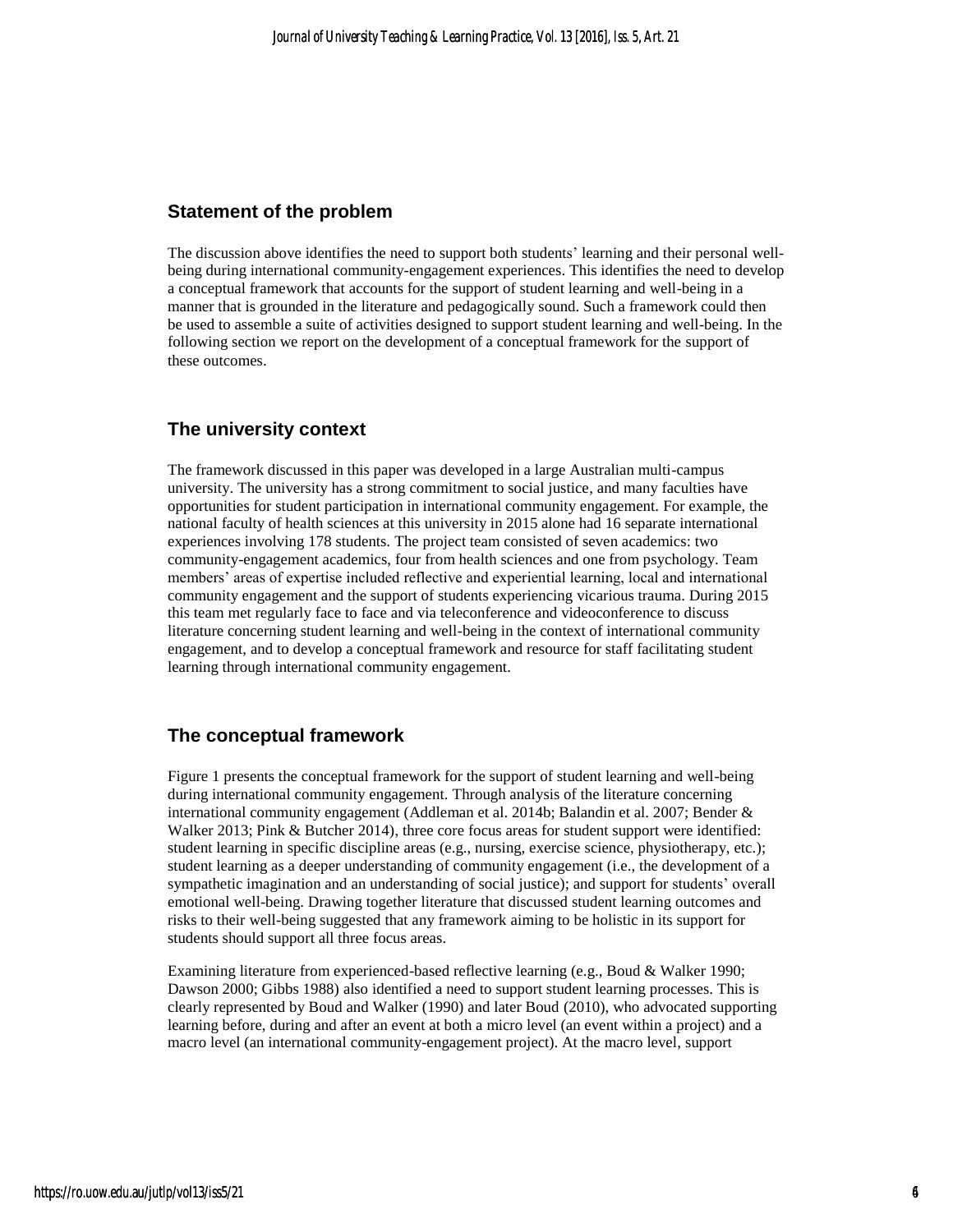involves providing students with strategies to facilitate meaningful learning and well-being prior to departure, during the experience and after returning home. Blending the three foci of disciplinespecific learning, community-engagement learning and well-being with the three phases of learning, before, during and after an international community-engagement experience gave rise to the conceptual framework. This framework in turn provided the blueprint for the design of a resource that aimed to cumulatively support the three focus areas in each macro phase of the community engagement experience. This resource was labeled the 'Three-by-Three' Student Learning Model: International Community Engagement Resource Kit (the resource kit can be viewed online at [http://www.acu.edu.au/?a=846330\)](http://www.acu.edu.au/?a=846330).

| <b>Focus</b> area                                  | <b>Before</b> | <b>During</b><br>$\overline{2}$ | After<br>3 |
|----------------------------------------------------|---------------|---------------------------------|------------|
| <b>Discipline-specific learning</b><br>(DSL)       |               |                                 |            |
| <b>Community-engagement</b><br>2<br>learning (CEL) |               |                                 |            |
| <b>Student well-being (SWB)</b><br>3               |               |                                 |            |

**Figure 1***.* The conceptual framework for the support of student learning and well-being during international community engagement

## **Development of the Three-by-Three resource**

The resource was divided into three broad sections: before, during and after. Within these sections, activities designed to support the three focus areas were described under the headings "aim", "emphasis" (which of the three areas the activity predominantly focuses on), "rationale" (why the activity is structured as it is), "resources" (directing the facilitator to worksheets, which are included as part of the resource) and "process" (step-by-step instructions of how to run each activity). While each activity should primarily meet the needs in one of the three focus areas (discipline-specific learning, community-engagement learning and student well-being), there were areas of cross-over, where one activity would also at least partially meet the needs in one or both of the other focus areas (Figure 3). To aid the facilitator, a colour-coding system for each activity was implemented. This system allowed a facilitator to see the relative weighting of each activity with respect to meeting the three focus areas at each macro stage (before, during and after) of the engagement experience. An example of this colour-coding system can be seen in Figure 2, where the emphasis for a group debriefing activity in the "during" phase is shown. In this example, from the first week of immersion in an international community engagement, there is a greater emphasis on debriefing discipline-specific learning (DSL) than community-engagement learning (CEL), and less of a focus on student well-being (SWB), which is taken up in other activities scheduled for the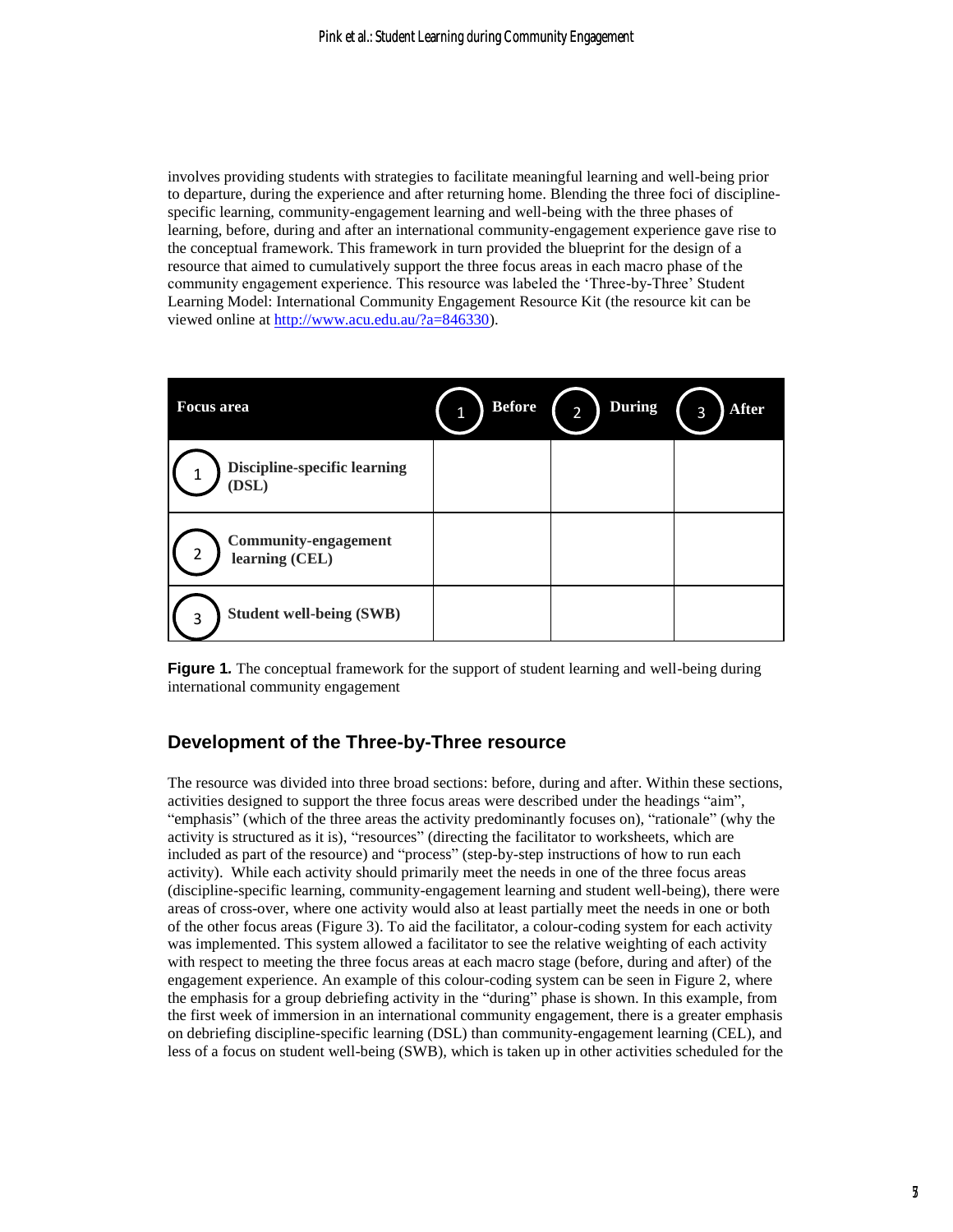"during" phase of the resource. As the group debriefing sessions develop during the international community engagement, the questions are structured in a way that means there is a greater emphasis on community engagement learning.

| $\sqrt{a}$<br>∟טע   | W.<br>77 D<br>∼ |
|---------------------|-----------------|
| - 2<br>$-1 - 1 - 1$ | . .             |

Figure 2. Example of colour-coding scheme that shows the emphasis of a group debriefing activity in the Three-by-Three student learning resource

#### *Activities in the resource*

Literature reporting on student experiences and learning during international community engagement recommends the use of reflective journaling and both group and individual debriefing sessions (Addleman et al. 2014a; Bender & Walker 2013; Hullender et al. 2015). Pre-departure and post-return workshops have also been identified as a means to support student learning and well-being (Addleman et al. 2014b; Carrington & Selva 2010). The project team met regularly to structure these activities so that they were contextually appropriate for each macro phase (before, during and after) of an international community-engagement project. Additionally, a registered clinical psychologist with expertise in vicarious trauma designed structured activities to support student well-being and mitigate the risk of vicarious trauma. Figure 3 provides a graphical representation of the Three-by-Three model and activities that were incorporated into a resource designed to cater to the tenets of this model.

#### *Group briefing/debriefing*

Gibbs's reflective cycle (1988) provided the framework for supporting students' learning during the group debriefing sessions. This cycle consists of six steps (Figure 4) in which the learner is required to respond to a series of questions (each leading on to the next) that encourage a thorough examination of an event and provoke critical thought. The cycle begins with a description of the event, and involves reviewing and reflecting on an experience and constructing strategies to deal with similar experiences in the future. Gibbs's reflective cycle was chosen because the focus on generating new knowledge after an experience and converting this knowledge into new approaches is congruent with the tenets of transformational learning (Dawson 2000; Mezirow 2012).

The group debriefing process of the Three-by-Three resource involves students completing a proforma prior to the group discussion. The pro-forma prompts students to reflect on something they have experienced during the community engagement and would like to explore further with the group. Students are prompted to document the event, describing their feelings and evaluating the positive and negative aspects of the event. Documenting this information provides students with time for personal reflection. Further, a documented reflection at the commencement of debriefing provides students with a reference point to return to as the energy of the debrief evolves (Dreifuerst 2015). The Three-by-Three resource provides guidance for staff to effectively facilitate what are often complex group discussions and the negotiation of new insights and mutual understanding. The group debrief, closes by exploring how this understanding can guide future interactions with the community. In the "before" phase, the activity is projective, and students raise issues about the upcoming project they would like to discuss. This activity also familiarises them with the group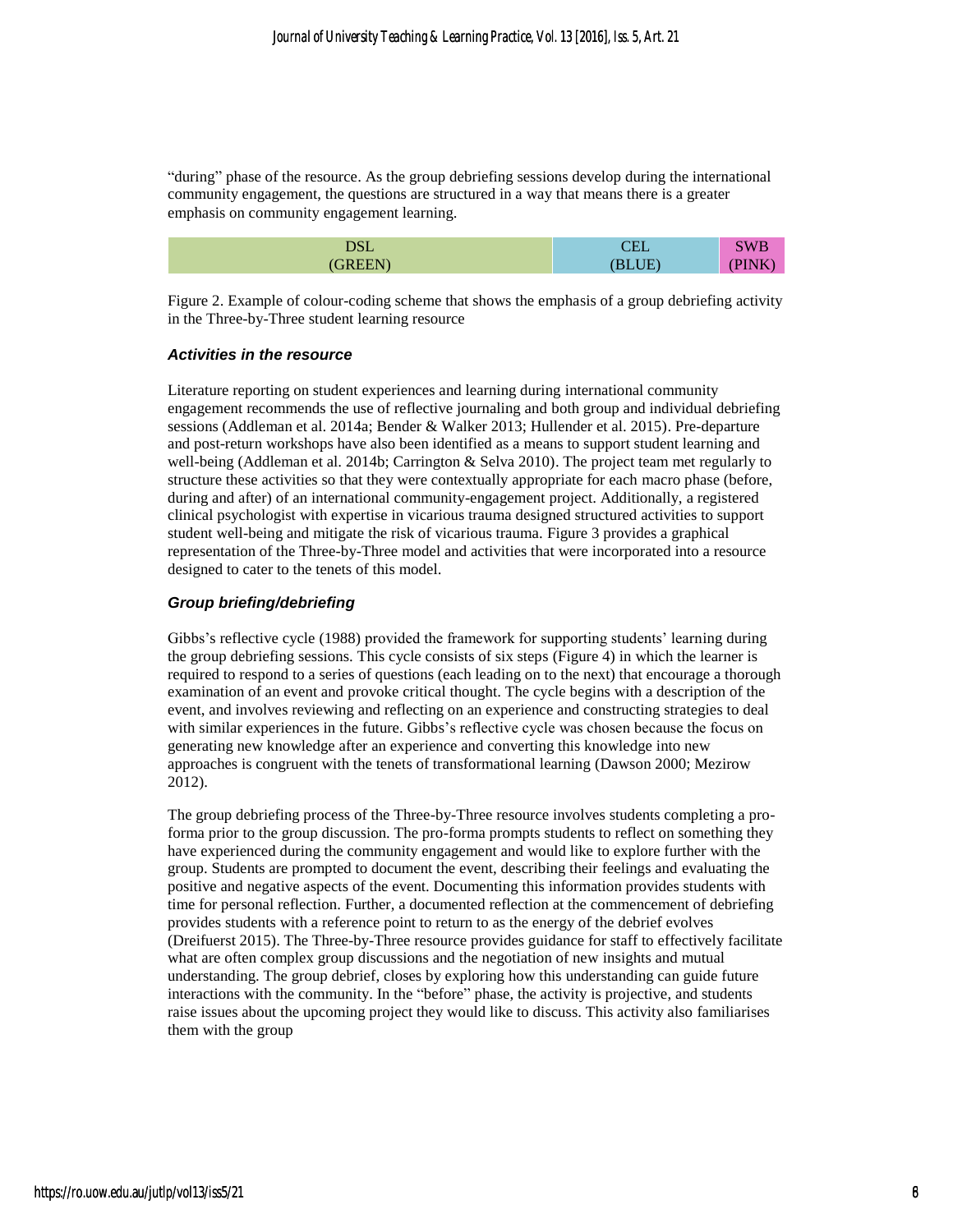| <b>Focus</b> area                             | <b>Before</b>                                                                                                            | <b>During</b><br>$\overline{2}$                                                          | <b>After</b><br>3                                                                           |
|-----------------------------------------------|--------------------------------------------------------------------------------------------------------------------------|------------------------------------------------------------------------------------------|---------------------------------------------------------------------------------------------|
| <b>Discipline-specific learning</b><br>(DSL)  | $\bullet$ Reflective<br>journaling<br>• Group briefing<br>$\bullet$ Pre-departure<br>workshop                            | • Reflective<br>journaling<br>$\bullet$ Group<br>debriefing<br>• Daily "check<br>$ins$ " | • Reflective<br>journaling<br>$\bullet$ Group<br>debriefing<br>$\bullet$ Return<br>workshop |
| <b>Community-engagement</b><br>learning (CEL) | $\bullet$ Reflective<br>journaling<br>• Group briefing<br>$\bullet$ Pre-departure<br>workshop                            | • Reflective<br>journaling<br>$\bullet$ Group<br>debriefing<br>• Daily "check<br>$ins$ " | • Reflective<br>journaling<br>$\bullet$ Group<br>debriefing<br>$\bullet$ Return<br>workshop |
| <b>Student well-being (SWB)</b>               | $\bullet$ A-Z of self-<br>care activity<br>• Vicarious-<br>trauma<br>information<br>sheet<br>• Pre-departure<br>workshop | • Reflective<br>journaling<br>$\bullet$ Group<br>debriefing<br>Daily "check<br>$ins$ "   | • Reflective<br>journaling<br>$\bullet$ Group<br>debriefing<br>$\bullet$ Exit<br>interviews |

**Figure 3**. The Three-by-Three Model of student learning during international community engagement

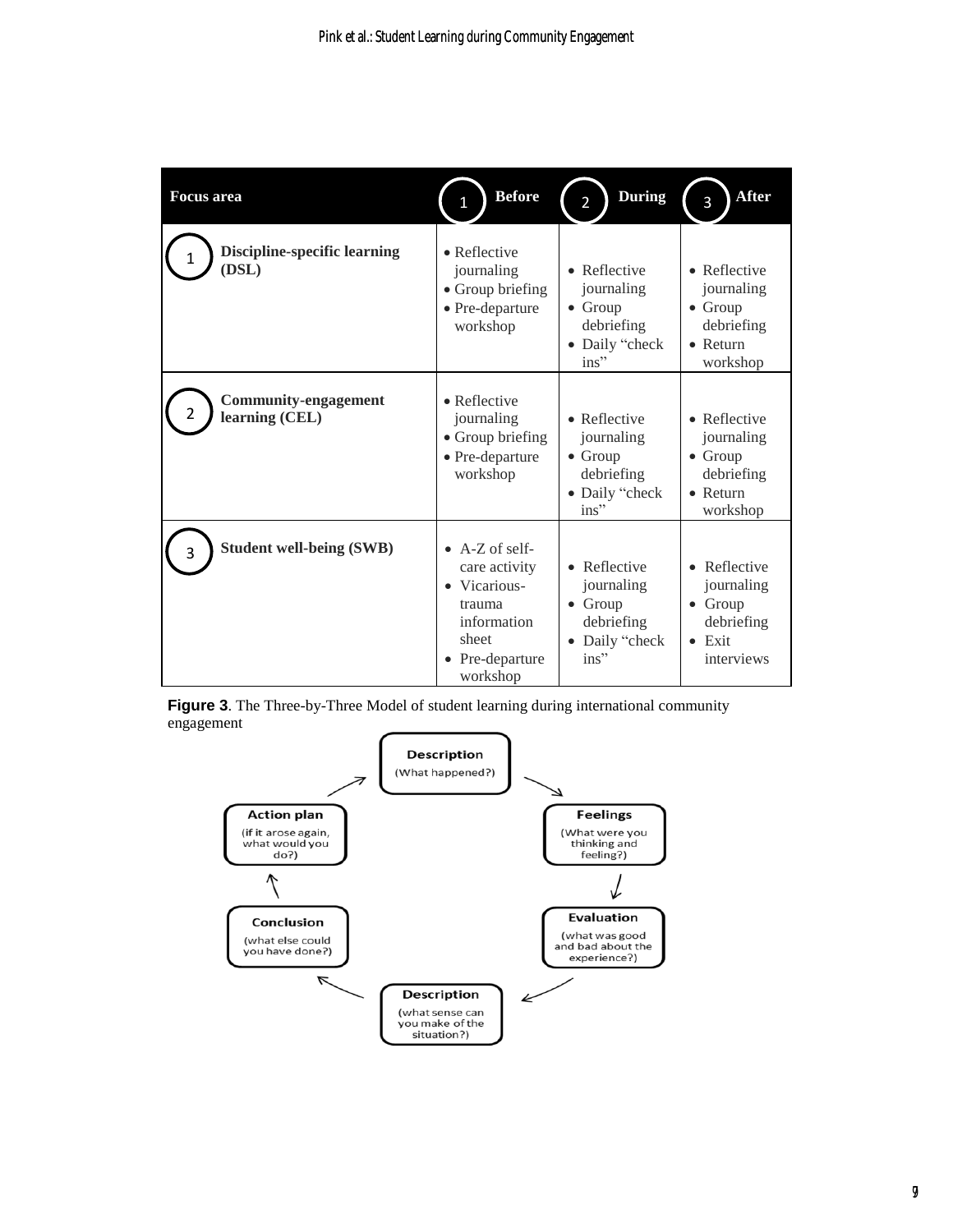#### **Figure 4***.* Gibbs's Reflective Framework

debriefing process prior to departure. This occurs as part of a pre-departure workshop where students receive information about the upcoming engagement. In the "after phase", students reflect on their overall learning during a return workshop and how this can be applied to both their professional practice and their everyday lives.

#### *Reflective journaling*

The personal written reflections were based upon a reflective learning model derived from the principles of Catholic social teaching: the See-Judge-Act Model (Dawson 2000). This model bears similarities to Gibbs's reflective cycle. "See" is about empirically experiencing the lived reality of communities or individuals and examining the situation. "Judge" is used in a positive sense, and involves discerning the situation to make an informed analysis of what is occurring. Such an analysis aims to get at the root causes of a given situation. With this new knowledge, "Act" involves carrying out actions within the community that are aimed at transforming social structures in a mutual and respectful manner, leading to improved interactions with the community. The process of reflecting on an important/critical incident that has stayed with the student was adapted from the work of Carrington and Selva (2010) to further facilitate deeper reflection. An example of the written reflection questions in the "during" phase can be seen below:

1. What have you observed about the culture and values of the community you are working with?

- $\triangleright$  Were any of your ideals or beliefs before travelling here challenged? Were any reinforced?
- 2. How do you think the local community views our presence here?

3. Describe an important incident that you have experienced in the past few days or past week. An important incident does not necessarily mean it would affect someone else. It can be something that has "stuck in your mind" that you have thought about several times.

- What happened?
- $\triangleright$  Why has it had an impact on you?
- 4. What have you learned about working with the local community?
	- $\triangleright$  How will this guide your approaches next week?

Similar to the group debriefing process, the personal written reflection in the "before" phase is projective (i.e., student perceptions about what is to come), and that in the "after" phase reflects on the overall "learnings" and how they can be applied to personal and professional life.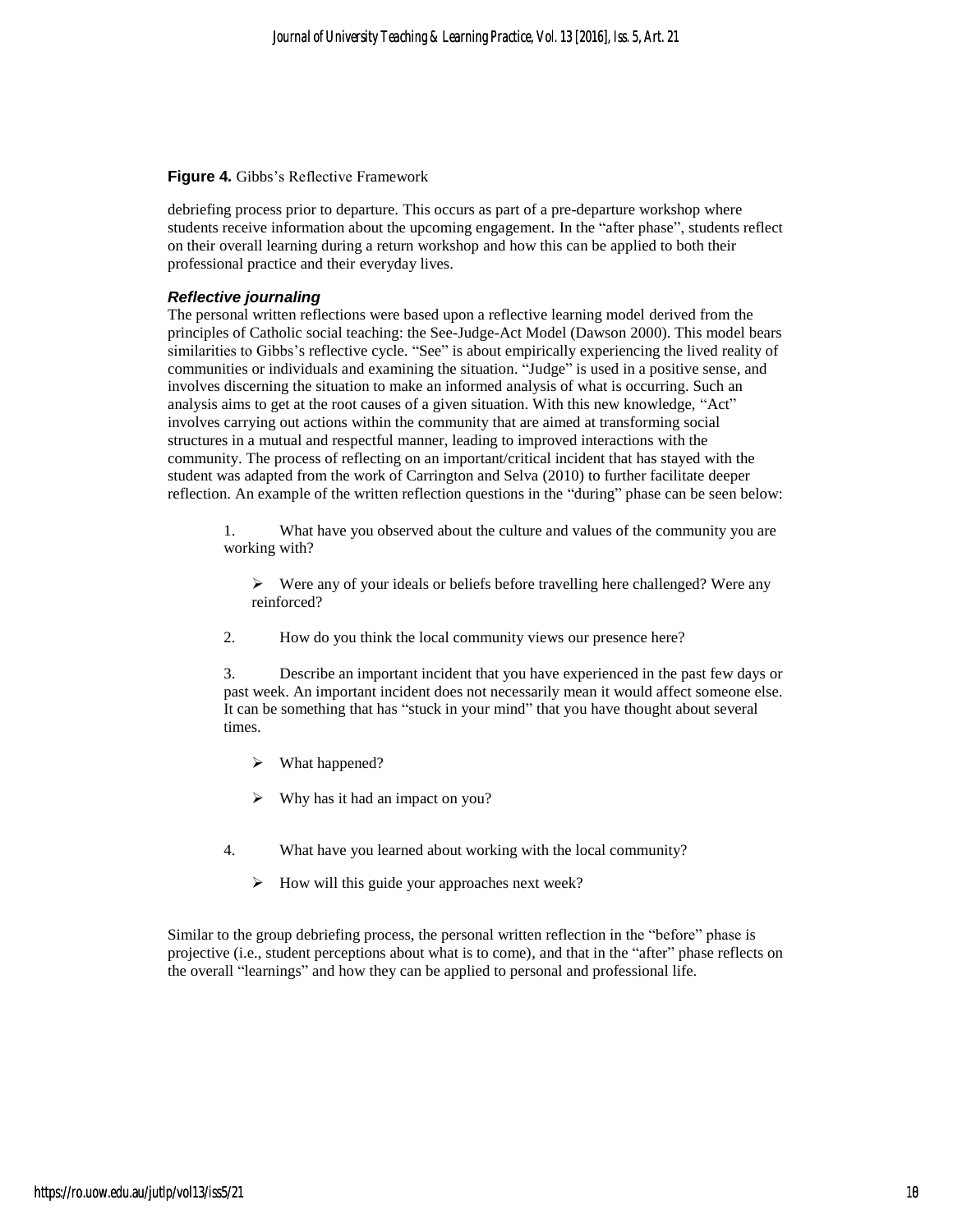#### *Student well-being*

Support for student well-being occurs via several activities across the "before", "during", and "after" phases of the Three-by-Three resource. During the pre-departure workshop, the "A-Z of self-care" activity encourages students to think of activities that matched each letter of the alphabet to support their well-being whilst on international community engagement; for example, "go for a walk" for "G" and "meditate" for "M". Students are then encouraged to choose their top five activities to use while away. During the workshop, the students are also given a handout on vicarious trauma/resilience and information on what to do if they or their colleagues may be experiencing symptoms. In the "during" phase, the resource provides staff with recommendations and example questions aimed to support informal "daily check-ins" with students whilst overseas (Balandin et al. 2007). This creates an opportunity for students to discuss matters in private that they may not be comfortable discussing with the group. Finally, faculty staff receive advice on conducting one-on-one "exit interviews" upon return to the university environment as well as referral pathways (e.g., clinical psychologist, counsellor) if any students present with symptoms of vicarious trauma or are finding reimmersion into their regular lives challenging (Balandin et al. 2007). It is suggested that where possible, staff who attended these trips conduct the interviews, due to their familiarity with the students and the experience.

#### **Piloting the resource**

There were several phases to the piloting of the Three-by-Three resource. First, academic staff members experienced with university-community engagement and who were independent of the project were invited to provide feedback on the model and resource. Second, two members of the development team trialed the resource during their own international community-engagement projects in Thailand and Chile respectively. These piloting phases provided valuable feedback on the timing of and recommended time needed for each activity. This feedback was incorporated into subsequent drafts of the resource. Feedback identified a major practical limitation of the resource. Initial drafts of the resource included worksheets for students, with the intent that facilitators would copy them as needed and students using and keeping them for the duration of the experience. This would let students revisit their pre-departure reflections when completing their written reflections in the "after" phase. However, individual sheets of paper quickly were easily lost or damaged as a product of working onsite due to the local conditions. Based on this feedback, members of the team developed an A5 student workbook that contained all worksheets required in order, with space for basic information about a given project (e.g., schedule, important contacts, etc.) A5 presented a practical size for students to keep with them at all times.

#### *Final independent piloting*

After the resource was refined based on internal piloting, an independent pilot was conducted. This involved the school of nursing, paramedicine, and midwifery, which was undertaking an international community-engagement experience to Dili, Timór-Leste. This pilot involved six third-year paramedicine students and a facilitator who was independent of the project-development team. The facilitator was given the resource in advance, and attended a workshop on the resource, its intent and the processes and purposes of its activities. Ethical approval from the University Human Research Ethics Committee was obtained as part of the Institute for Advancing Community Engagement's overarching ethical clearance to collect qualitative data on international projects. Informed consent was obtained from participants. The data collected from the Timór-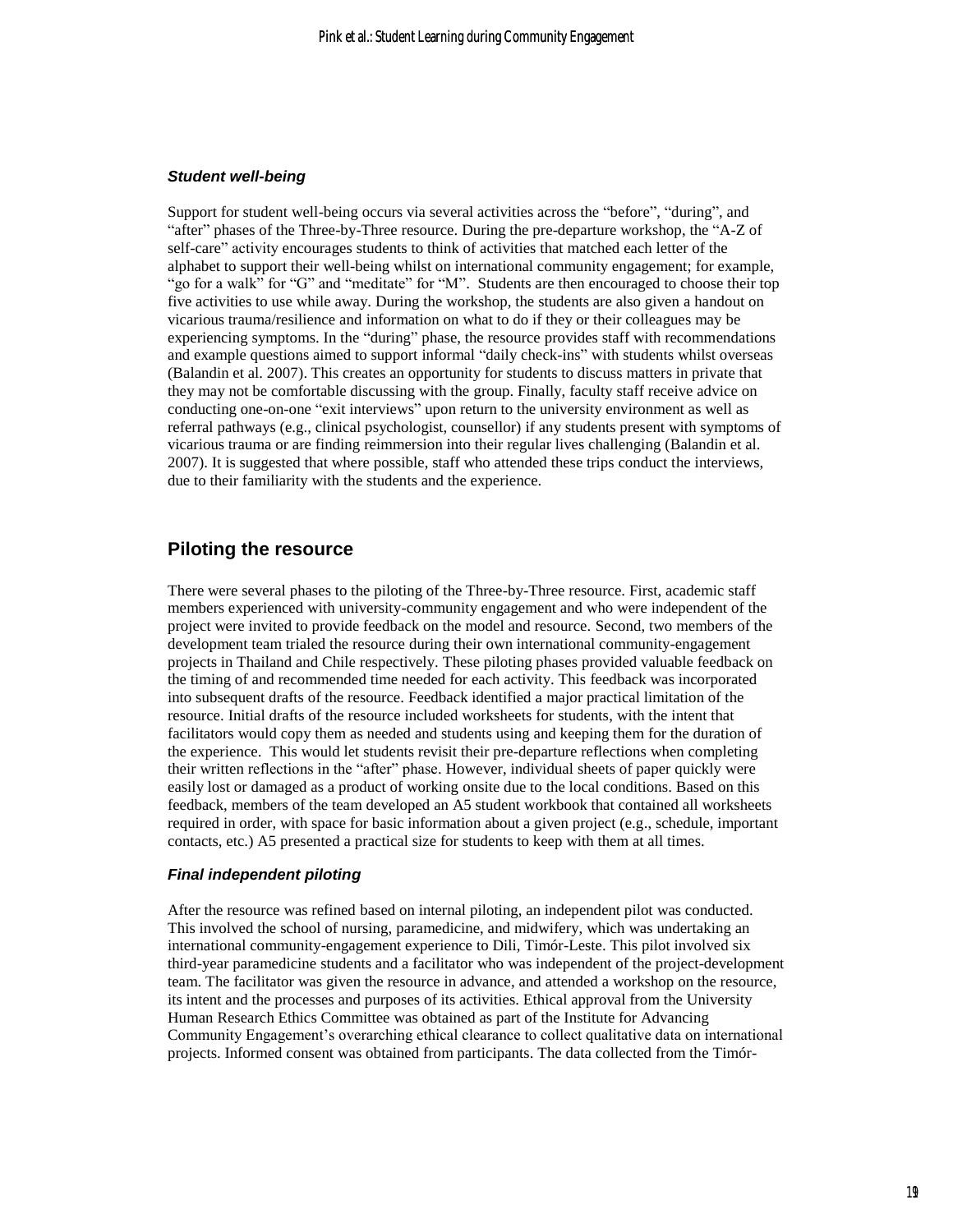Leste experience represents the pilot data and initial evaluation of the Three-by-Three resource presented in this paper.

### **Data analysis**

Data from the paramedicine community-engagement experience in Timór-Leste was analysed via a manual deductive content analysis of the students' personal written reflections and the facilitator's written reflections on the use of the resource (Addleman et al. 2014b; Elo & Kyngäs 2008; Hullender et al. 2015; Vaismoradi, Turunen & Bondas 2013). As the purpose of the analysis was to gauge the effectiveness and impact of the resource, student data was specifically analysed for evidence of student learning and student well-being during the community engagement. The data-analysis steps were based on the recommendations of Elo and Kyngäs (2008) and Vaismoradi et al. (2013). These included the development of an analysis matrix, the reading of students' written reflections to gain a sense of the data and the identification of meaning units (specifically, student learning and student well-being) that became subject to meaning condensation (i.e., producing succinct descriptions of meaning-unit content).

The facilitator's reflections were analysed for comment on the use and utility of the resource in line with the steps described above. It is expected that the pilot data will inform a more extensive research project that assesses the use of the Three-by-Three model and resource. Data is now discussed under the following headings of "student learning", "student well-being" and "use of the resource". For the purposes of anonymity, the names associated with student and staff quotes have been changed.

## **Findings**

#### *Student learning*

Analysis of the completed Three-by-Three student work booklets showed some evidence of student learning from both the community-engagement and discipline-specific perspectives. An example of community-engaged learning (i.e., the development of a sympathetic imagination) can be seen in the case of Jane. In Jane's pre-departure reflections she wrote about "helping those less fortunate" and "sharing knowledge and experience" in a very top-down and transactional way (Howard et al. 2007; Hullender et al. 2015). In the "during" phase there was evidence of Jane's disequilibrium (Mezirow 2012) as she reflected on the Timorese delivering paramedicine services with limited resources in a challenging socio-cultural and socio-political environment:

*It's also hard to hear about the paramedics being called out (to) the serious cases and due to limited facilities and supplies within the truck these are either not correctly managed pre-hospital and if some management is done then there may not be much done for them in the hospital due to the same reasons.*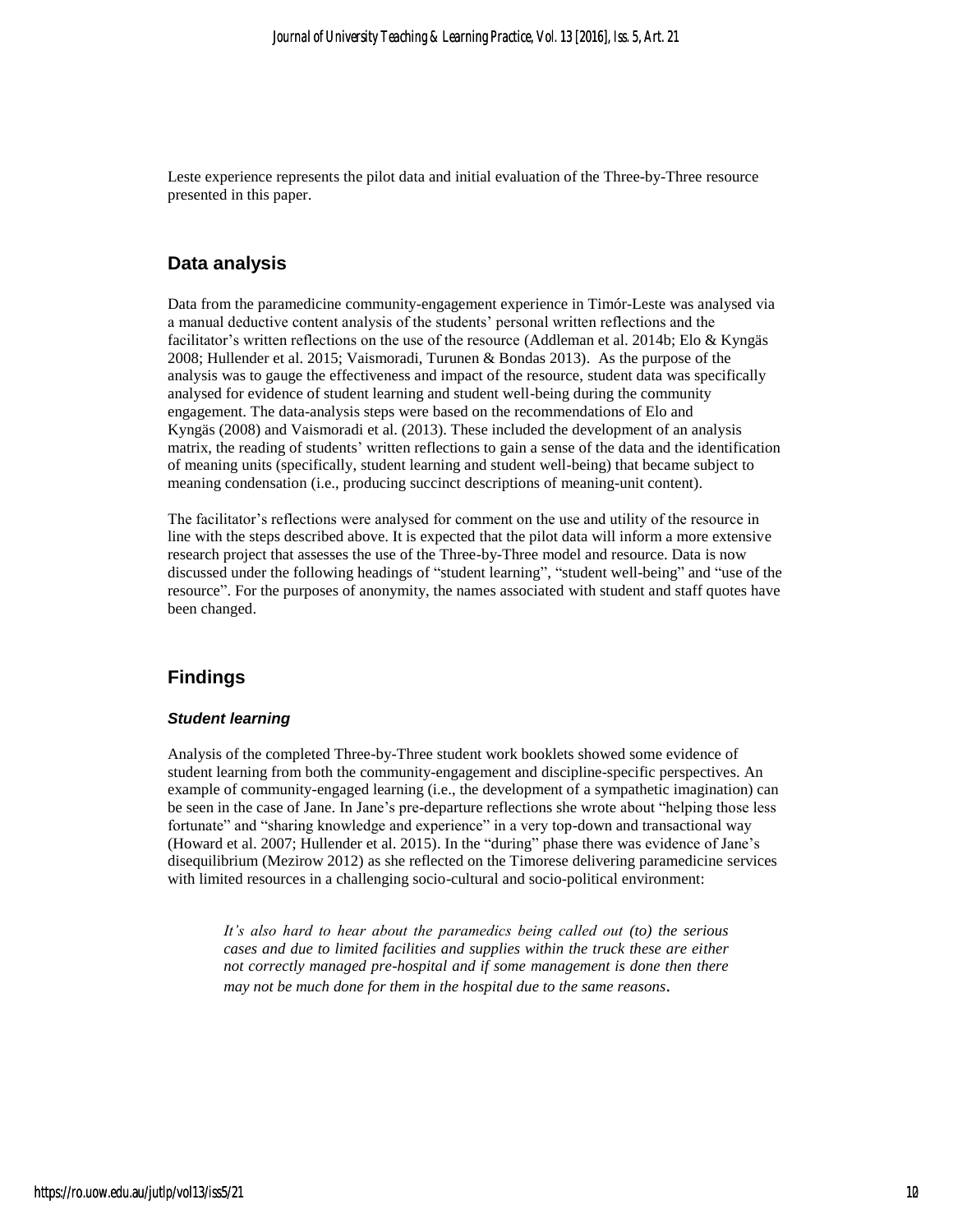Jane's writing shows her reassessing her frames of reference with respect to engaging with communities that experience disadvantage. Jane developed an understanding and wrote that it is not "an easy fix", not as simple as just imparting knowledge, and that instead, efforts need to consider the local context and be adaptable and ultimately sustainable. As Jane wrote, "openmindedness is the key, don't go into interactions with expectations, don't approach training situations with expectations…. It needs to be sustainable [and] effective, and they need to be understanding and getting something out of it or there is no point". In the "after" phase, Jane showed a deeper understanding of the community-engagement principles of mutuality, nonhierarchical relationships, and an understanding of the local context. This is a substantial shift from the "saviour" language in the pre-departure reflections, as can be seen in this excerpt:

*[I learnt] patience and taking a back seat on some things that I would normally not, for example, watching someone do something that is not done in Australian practice but can be okay in Timor. Normally I would say something but you just have to sit back and watch because we aren't there to tell them how to do things.*

Such a deeper shift in the understanding of work with groups who live in difficult socio-cultural contexts is commonly reported in the community-engagement and service-learning literature (Bernacki & Jaeger 2008; Carrington & Selva 2010). Importantly, Jane had the opportunity to reflect with her student group and in her personal writing when she was challenged by the reality of work in Timór-Leste not matching her preconceptions of it involving the benevolent transfer of expertise.

Other participants also provided evidence of learning contributing to deeper understanding of community engagement and the development of personal and professional capacities. For example, Michael, when reflecting on his experiences of international community engagement, spoke of his now "lived" experience of a communication barrier and how this would influence his professional practice: "I am much more tolerant and patient with people who cannot speak English because I know how hard it can be trying to communicate in another country after being in Timor." Felicity, whose pre-departure reflections were about "giving" and "showing" and the universal right of health care, was challenged when there were physical (e.g., equipment and the distance from hospital) and socio-cultural (i.e., beliefs around health care and responsibility) barriers to the development of capacity. Felicity needed to develop an understanding of the local context and work within this environment instead of just "giving" and "showing". Through reflection, Felicity could see how this learning would apply to her future practice"

*The experience is going to impact my work in the future as it has made me more culturally aware. Although I may not be able to understand and relate to beliefs that I may come across, this trip has made me more open-minded. As such, in future when going into a job I will be more willing to adapt my approach to suit the cultural needs without hesitation.*

This quote suggests the development of a sympathetic imagination (Passmore 1985) and the taking on of multiple perspectives even though the writer may not necessarily have agreed with them. Similarly, Lisa, whose pre-departure reflection was heavily focused on the development of her own personal skills, had developed a rich understanding of transformational capacity-building, as opposed to the mere delivery of aid, by the time she wrote her final reflections: "The goal to build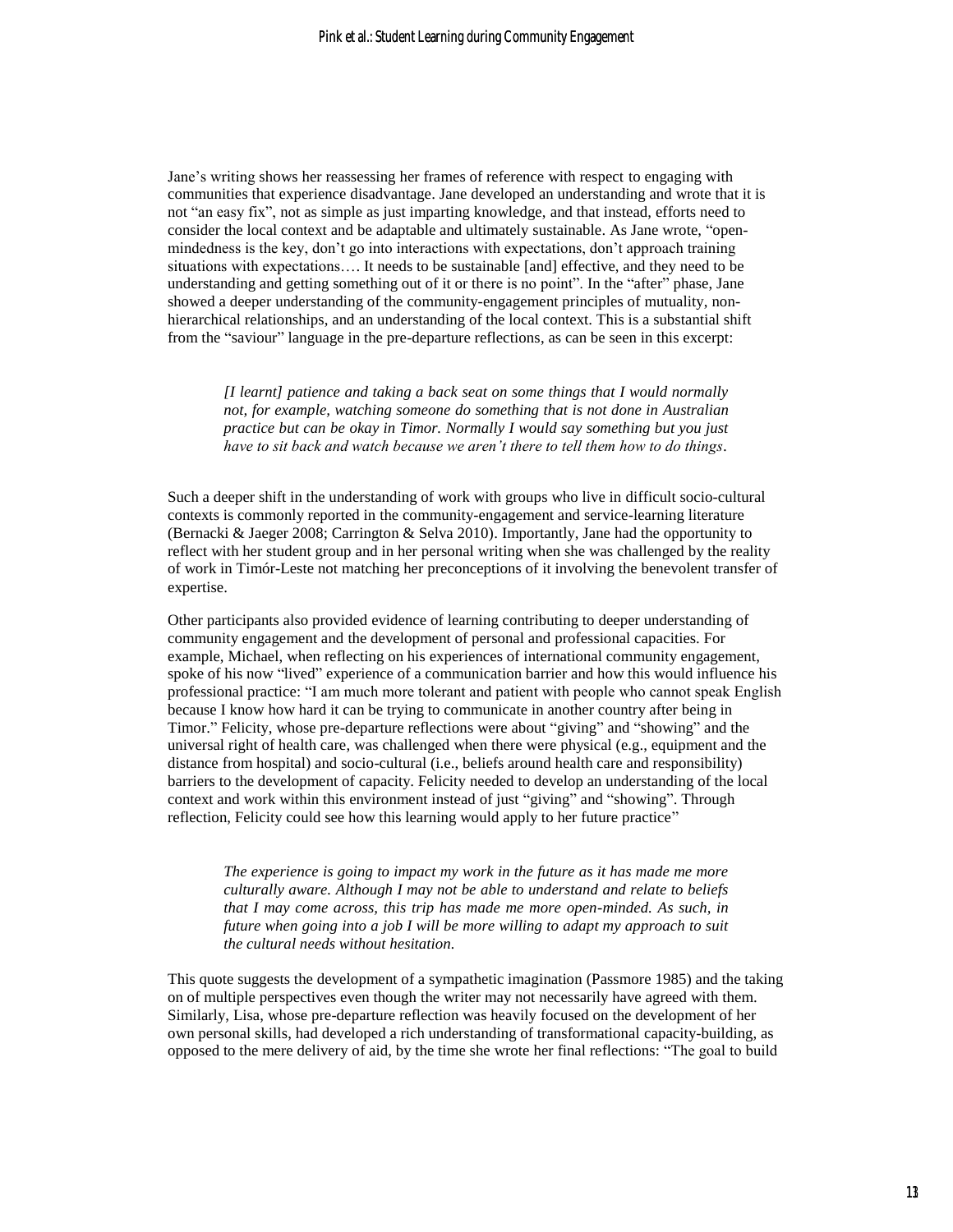up Timor's healthcare without promoting dependence is hugely relevant to preserving the dignity of all people (and of the country)".

#### **Student well-being**

There were several examples in the student written reflections of instances that had had the potential to be traumatic. These instances included the witnessing of seriously ill patients who were unable to get the same level of treatment as in Australia. Lisa wrote, "The hospital was a challenging experience of observing human suffering, often in a way that would be entirely curable in Australia." Several students reflected on seeing premature babies and other young children who were unlikely to survive yet who would likely have survived in Australia. When vicariously experiencing situations such as these, students were challenged emotionally and had to consider the restrictions on their capacity to effect immediate change. This was well described by the facilitator:

*In [the] one-to-one debriefing and general discussions feelings of being overwhelmed by the perceived struggle that Timor-Leste communities and individuals face in their day to day lives was common amongst students and Team Leaders. A sense of what is meant by "meaningful change" was a concept that continually featured in discussions. Empathy would at times manifest as melancholy and sadness.*

The facilitator also commented, however, that the group debriefing and the student well-being activities provided support to the students in managing their well-being whilst immersed in the community engagement. In particular, the pre-departure A-Z of self-care activity was used to develop rapport between the group and to prime student thinking about self-care whist away:

*When discussing strategies as a group the students reflected on their own selfcare approaches and happily incorporated and even swapped some strategies into their own lists. This generated much discussion with common comments of "I didn't think of that, that's great". As Team Leaders and students alike were included in this reflective tool, the commonality of strategies engendered a notion of a group experience. This helped foster the rapport between each other and the Team Leaders.*

The daily check-ins were implemented during the immersion; the facilitator wrote, "This provided a succinct and easy way to initially engage with the students on a daily basis." The use of the resource's recommendations around daily check-ins provided "the opportunity to 'touch base' with an individual focus, more so on their personal well-being". In the written reflections, students were asked to reflect on their self-care during and after their community-engagement experience. Students described their strategies; these included taking personal space when they needed it, eating well and getting the right amount of sleep and talking to others when issues were affecting them. Overall, the structure of the Three-by-Three resource appeared to support the students in minimising the impact of vicarious trauma by raising awareness of self-care, and by providing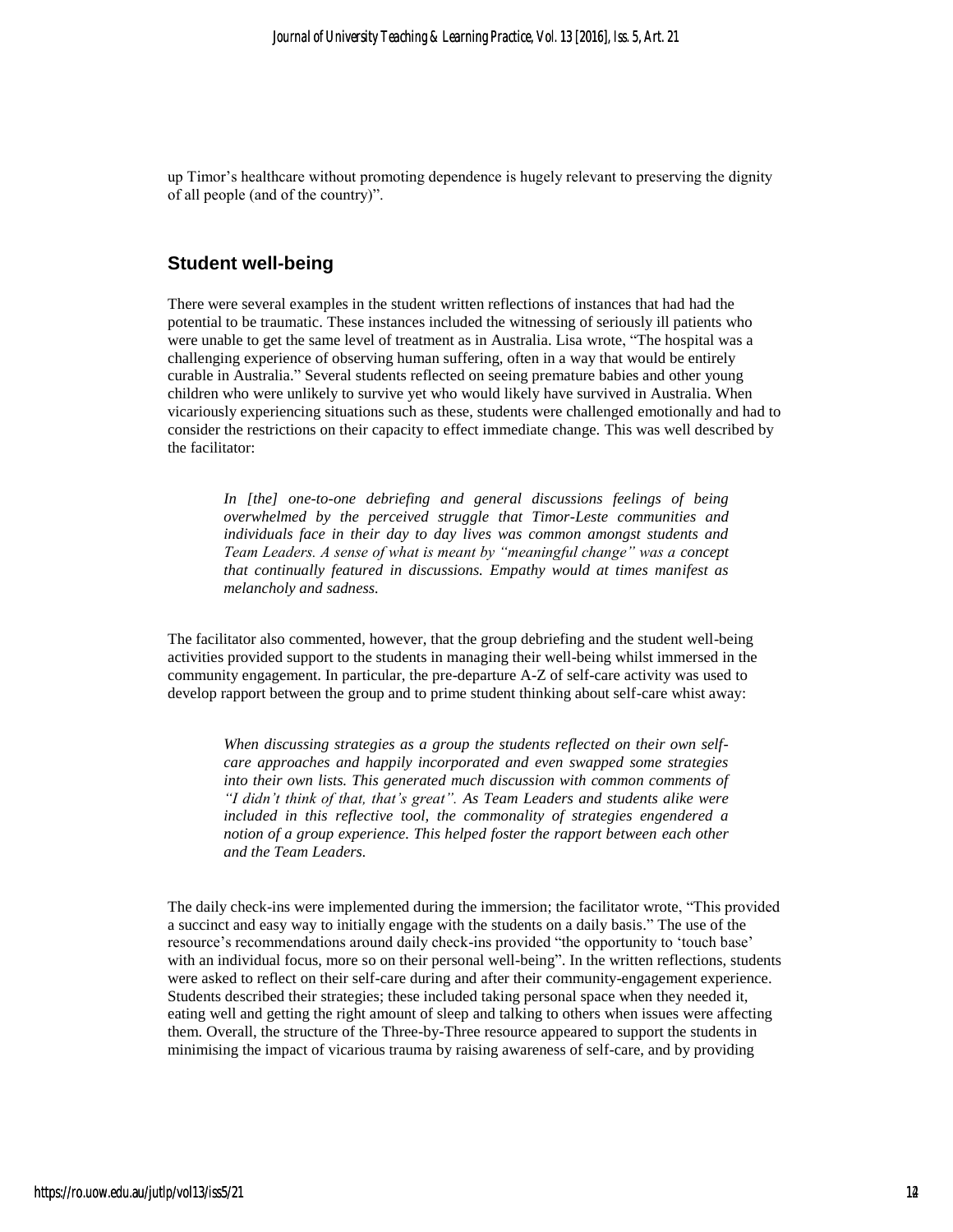opportunities for shared and individual reflections with facilitators. There were no instances of vicarious trauma that needed referral when students returned to Australia; however, the resource contained appropriate referral channels if required.

#### **Overall use of the resource**

The examples presented in this paper suggest that the reflection framework and activities show potential for supporting student learning on international community engagement. The utility of the reflection framework and activities, the written and group reflections, the daily check-ins and student well-being activities before, during and after the immersion was also supported by the facilitator:

*The structure of the resource (before tour, during tour, and post tour components) provided the students with the opportunity to develop their ideas/views of what this engagement opportunity may offer them in advance. Ongoing reflection was enhanced by this structure and the ability to look back through the reflective booklet assisted with this process.... The structured components provided individual and group discussion opportunities, where experiences, often shared experiences[,] were unpackaged and discussed.*

This facilitator also commented that the resource was easy to follow, and that the briefing workshop prior to implementation was invaluable in preparing to implement the resource. It appeared that the facilitator's guide within the resource contributed to its ease of implementation.

The group debriefing activities, on the other hand, were more challenging for the facilitator. The debriefing activity was set up such that each student would report on their written reflection of a specific event as a precursor to a facilitated group discussion and active negotiation of meaning from these reflections. The facilitator found it difficult to curb students' enthusiasm to instantly discuss as a group, especially when they had a similar experience. This meant that early debriefing sessions were "stilted and lacked a natural flow". The facilitator reflected that with each successive discussion the students became used to the process; "however the passion with which the students wanted to engage in a purely groups discussion once again made it difficult for the individual to tell their story without input from others" (facilitator). A similar issue with group debriefing was identified by Addleman et al. (2014a), where teacher candidates at times would gravitate towards informal conversation and thus derail the space for listening, reflection and equal opportunity for students to share. Such a challenge with the group debriefing process highlights the importance of facilitator training and how students are briefed in the pre-departure phase of a project (Addleman et al. 2014b; Balandin et al. 2007).

## **Discussion**

This paper has outlined a conceptual framework for the support of students in three important areas whilst participating in international community engagement. This framework identifies the need to support discipline-specific learning, community-engagement learning and student well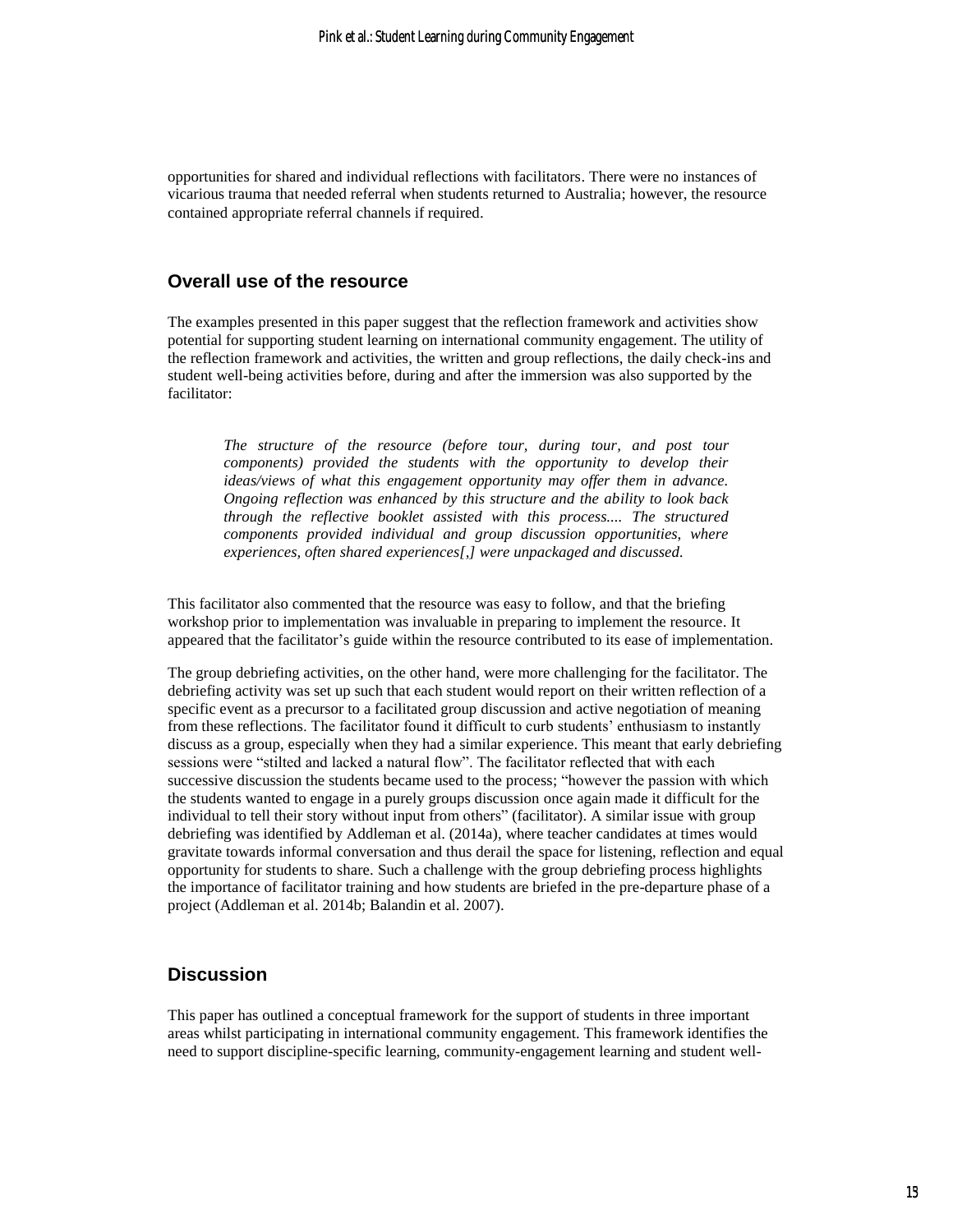being before, during and after an international experience. This framework, grounded in literature concerning reflective and transformational learning (Cranton 2002; Dawson 2000; Gibbs 1988; Mezirow 2012), experiential learning (Boud 2010; Boud & Walker 1990) and vicarious trauma (Beaton & Murphy 1995; Pearlman & McKay 2008), also has the potential to be applied to local community-engagement contexts. Its introduction also provides a basis for future development of pedagogy in this area. Data presented in this paper suggests that the use of the Three-by-Three resource developed to meet the tenets of this conceptual framework was effective in supporting student learning, student well-being and the development of student perspectives on community engagement and social justice.

Although the pilot data is promising, some substantial limitations to this initial evaluation must be stated. The authors were only able to access data in the form of students' written reflections in their workbooks and feedback from the facilitator, in line with the ethical clearance at the time of writing this paper. It would be particularly valuable in future projects to evaluate the group debriefing sessions by way of recording the conversations or assessing these debriefs via an independent auditor. Given that there appear to be aspects of facilitator training pertaining to the group debrief that could be improved, further and more rigorous evaluations of activities that have the specific aim of meeting aspects of the Three-by-Three model are required. In addition, the running of focus groups with students after an international community engagement where they can reflect on the support for their learning and well-being would also be a valuable future approach to evaluation. Furthermore, the data reported here is also only from one communityengagement project; the utility of both the model and the associated resources needs to be assessed at multiple sites. A promising aspect of the evaluation reported here, however, is that it was conducted independent of the development team. This evaluation also occurred after several rounds of internal piloting.

Independent piloting of the Three-by-Three resource suggested that the use of written reflections and group debriefing sessions are effective in supporting student learning (both discipline-specific and community-engagement-based) on international community engagement. These findings support previous literature that has reported on the efficacy of group debriefing and written reflections on international engagements (Addleman et al. 2014a; Bender & Walker 2013). In addition, the targeted student well-being activities in the "before", "during", and "after" phases of the resource appeared to offer effective support for student well-being. We suggest that the strong theoretical basis of the model and associated activities within the resource is a key feature of their effectiveness.

Analysis of the students' written reflections showed the development of capacities such as a sympathetic imagination (Passmore 1985), patience and understanding of different cultures and sociocultural circumstances (Davidson et al. 2010; Hullender et al. 2015) and the importance of mutuality (Pink & Butcher 2014). Students could be seen to shift from a mostly naïve sense of what work would be like in Timór-Leste to a deeper and reasoned understanding of working in a context vastly different to their own. Through this, students developed personal and professional capacities that they themselves reported to be beneficial to their future professional practice (Baldwin et al. 2007; Pink & Butcher 2014; Santoro & Allard 2005). This was likely supported by the students' opportunity to reflect on the disequilibria (Addleman et al. 2014b; Mezirow 2012) that occurred when their views were challenged by the reality of life in Timór-Leste. In addition, the capacity of the well-being activities to support the students in mitigating the influence of vicarious trauma in a personally challenging environment was supported.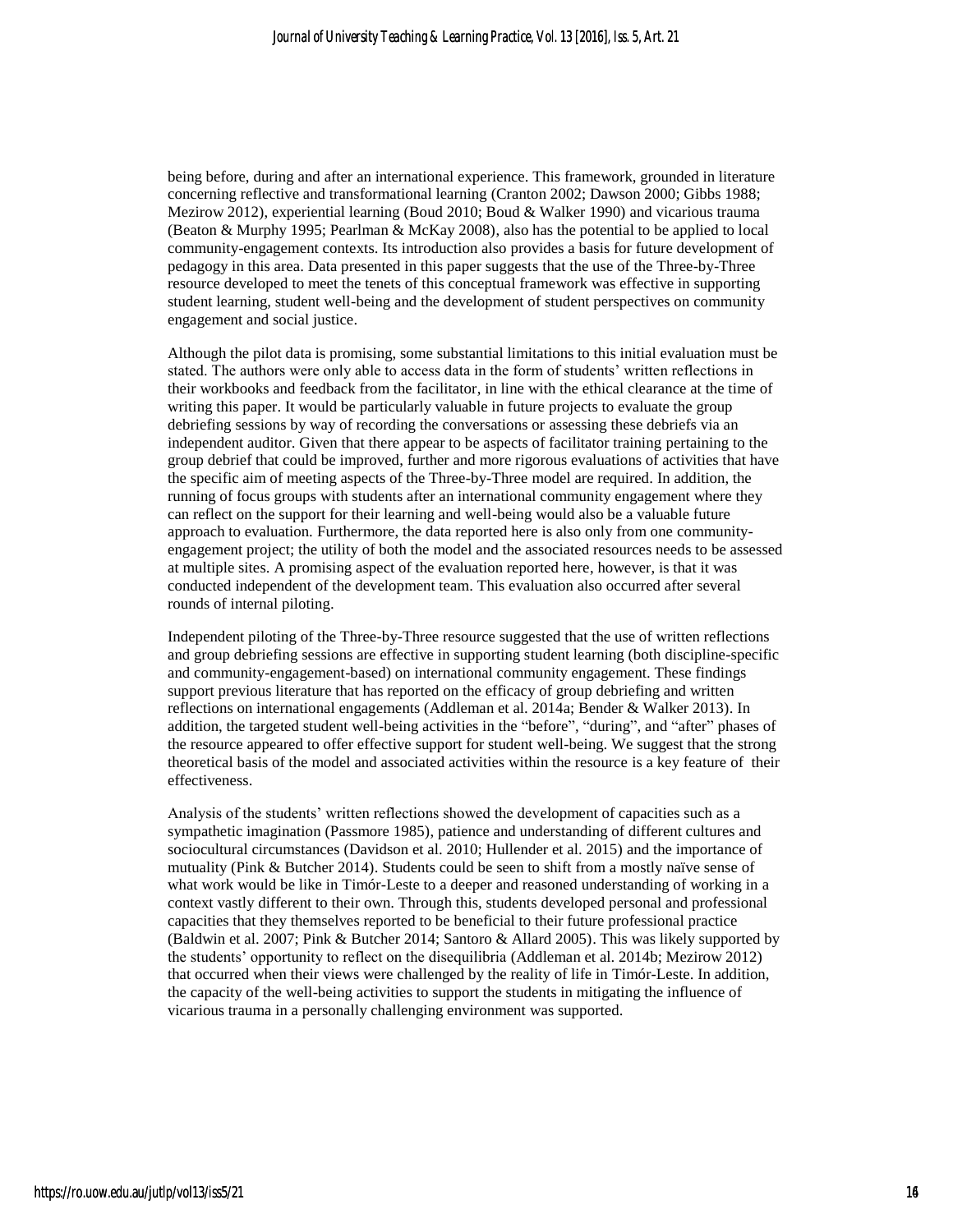The data presented in this paper suggests the value of the Three-by-Three resource, a resource that is based on a conceptual framework grounded in the extant literature. The conceptual framework and Three-by-Three resource presented in this paper also show the potential for future development and adaptation in both international and local contexts; this represents a future direction for research. Such a systematic and theoretically informed approach to supporting students on international community engagement can support the development of students who have a rich understanding of the principles of social justice and have developed their capacities in a challenging environment, and whose well-being has been supported.

#### **References**

- Addleman, R A, Brazo, C J, Dixon, K, Cevallos, T & Wortman, S 2014a. Teacher Candidates' Perceptions of Debriefing Circles to Facilitate Self-Reflection During a Cultural Immersion Experience. *The New Educator*, 10(2), pp. 112-28.
- Addleman, R A, Nava, R C, Cevallos, T, Brazo, C J & Dixon, K 2014b. Preparing teacher candidates to serve students from diverse backgrounds: Triggering transformative learning through short-term cultural immersion. *International Journal of Intercultural Relations*, 43(Part B), pp. 189-200.
- Balandin, S, Lincoln, M, Sen, R, Wilkins, D P & Trembath, D 2007. Twelve tips for effective international clinical placements. *Medical Teacher*, 29(9-10), pp. 872-7.
- Baldwin, S C, Buchanan, A M & Rudisill, M E 2007. What Teacher Candidates Learned About Diversity, Social Justice, and Themselves From Service-Learning Experiences. *Journal of Teacher Education*, 58(4), pp. 315-27.
- Beaton, R D & Murphy, S A 1995. Working with people in crisis: Research implications. In Figley, C R (ed.), *Compassion fatigue: Coping with secondary traumatic stress disorder in those who treat the traumatized* (vol. 1). Brunner/Mazel, New York, pp. 51-81.
- Bender, A & Walker, P 2013. The obligation of debriefing in global health education. *Medical Teacher*, 35(3), pp. e1027-e34.
- Bernacki, M L & Jaeger, E 2008. Exploring the impact of service-learning on moral development and moral orientation/ *Michigan Journal of Community Service Learning*, 14(2).
- Boud, D 2010. *Locating immersive experience in experiential learning*. A8, University of Surrey Viewed at the contract of the contract of the contract of the contract of the contract of the contract of the contract of the contract of the contract of the contract of the contract of the contract of the contract of the [http://learningtobeprofessional.pbworks.com/w/page/15914981/Learning%20to%20be%2](http://learningtobeprofessional.pbworks.com/w/page/15914981/Learning%20to%20be%20Professional%20through%20a%20Higher%20Education%20e-Book) [0Professional%20through%20a%20Higher%20Education%20e-Book.](http://learningtobeprofessional.pbworks.com/w/page/15914981/Learning%20to%20be%20Professional%20through%20a%20Higher%20Education%20e-Book)
- Boud, D & Walker, D 1990/ Making the most of experience. *Studies in Continuing Education*, 12(2), pp. 61-80.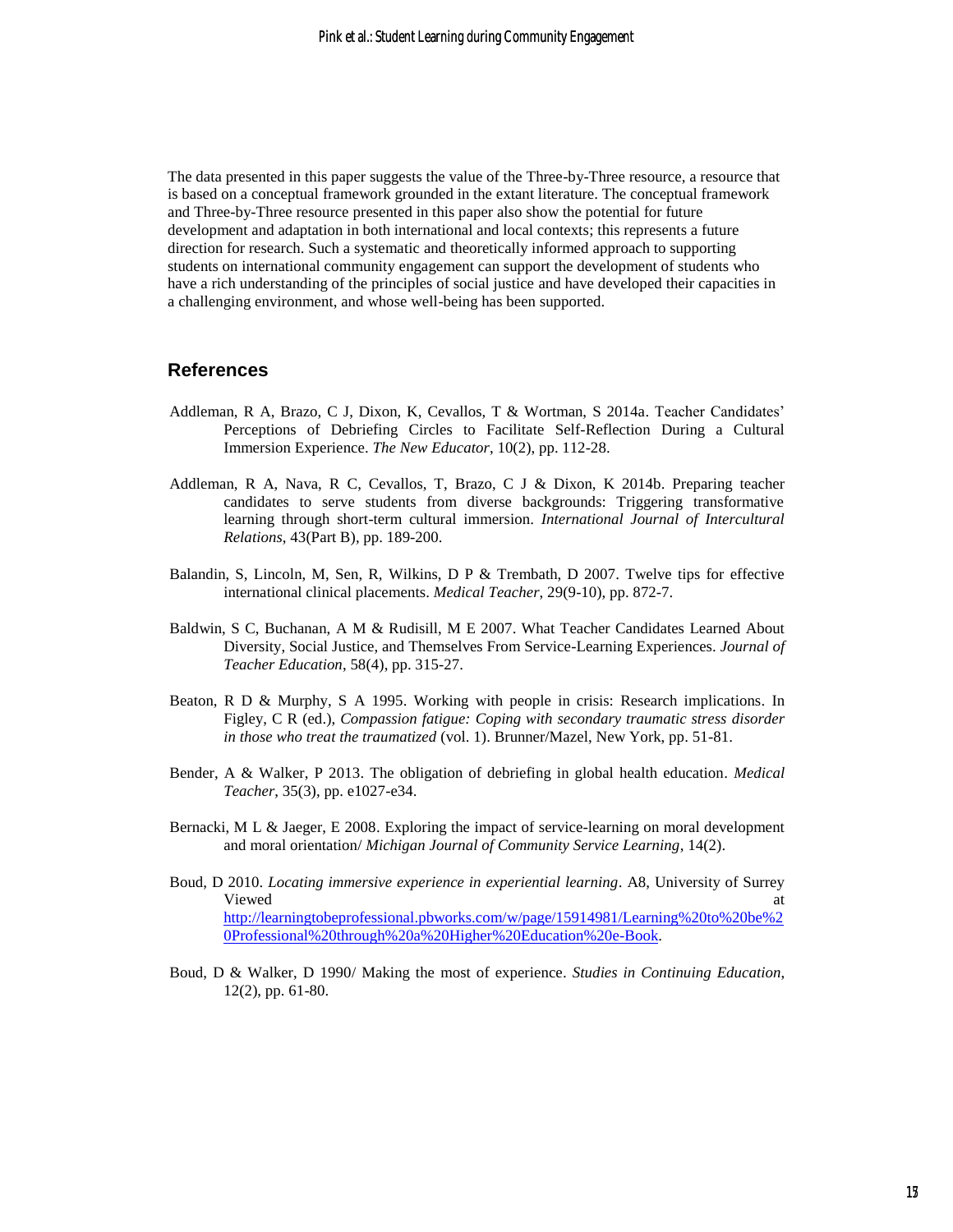- Carrington, S & Selva, G 2010. Critical social theory and transformative learning: evidence in pre‐ service teachers' service‐learning reflection logs. *Higher Education Research & Development*, 29(1), pp. 45-57.
- Cranton, P 2002, Teaching for Transformation. *New Directions for Adult & Continuing Education*, 2002(93), p. 63.
- Davidson, W S, Jimenez, T R, Onifade, E & Hankins, S S 2010. Student experiences of the adolescent diversion project: a community-based exemplar in the pedagogy of servicelearning. *American Journal Of Community Psychology*, 46(3-4), pp. 442-58.
- Dawson, A 2000. The Social and Communal Aspects of Urban Spirituality: See-Judge-Act and the urban context. *Journal of Beliefs & Values*, 21(1), pp. 51-62.
- Dreifuerst, K T 2015. Getting started with debriefing for meaningful learning. *Clinical Simulation in Nursing*, 11(5), pp. 268-75.
- Elo, S & Kyngäs, H 2008. The qualitative content analysis process. *Journal of Advanced Nursing*, 62(1), pp. 107-15.
- Felten, P & Clayton, P H 2011. Service-learning. *New Directions for Teaching and Learning*, 2011(128), pp. 75-84.
- Gibbs, G 1988. *Learning by Doing: A Guide to Teaching and Learning Methods*, Further Education Unit, Oxford Polytechnic, Oxford.
- Giles, D E & Eyler, J 1994. The impact of a college community service laboratory on students' personal, social, and cognitive outcomes. *Journal of Adolescence*, 17(4), pp. 327-39.
- Green, B F, Johansson, I, Rosser, M, Tengnah, C & Segrott, J 2008. Studying abroad: A multiple case study of nursing students' international experiences. *Nurse Education Today*, 28(8), pp. 981-92.
- Howard, P, Gervasoni, A & Butcher, J 2007. Implementing a university paradigm for effective community engagement. *Australian Association for Research in Education International Education Conference,* Fremantle, vol. 27, p. 2009.
- Hullender, R, Hinck, S, Wood-Nartker, J, Burton, T & Bowlby, S 2015. Evidences of transformative learning in service-learning reflections. *Journal of the Scholarship of Teaching and Learning*, 15(4), pp. 58-82.
- Kezar, A & Rhoads, RA 2001. The dynamic tensions of service learning in higher education: A philosophical perspective. *Journal of Higher Education*, pp. 148-71.
- Marais, S, Donson, H, Naidoo, A & Nortje, C 2007. Strategic violence prevention partnerships in a peri-urban South African town: The case of the Jamestown community project. *African Safety Promotion*, 5(1), pp. 19-30.